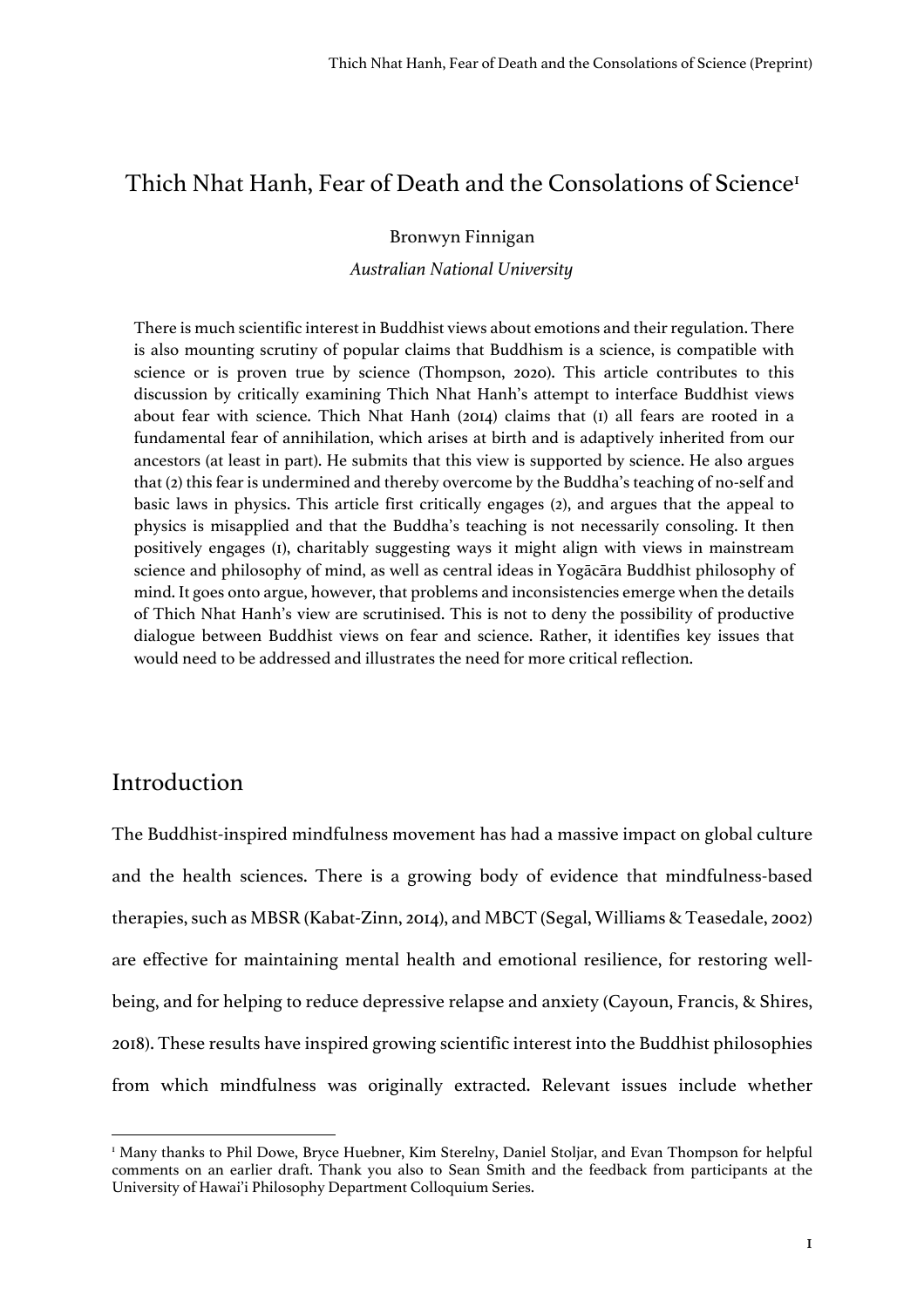secularised forms of mindfulness share the key presuppositions and intended outcomes of more traditional forms, as well as whether the Buddhist tradition contains additional insights about emotions and their regulation that might be of relevance to science.

Until recently, this emerging dialogue between Buddhism and science has been uncritically celebrated. Both sides of the conversation have since been subject to strong critique. In the sciences, clinicians, researchers and scientists have been accused of "overstat[ing] the benefits and efficacy of mindfulness interventions while downplaying a range of methodological weaknesses" (Purser, Forbes & Burke, 2016). This has led to increased scrutiny of mindfulness research studies (Van Dam et.al., 2018, Van Dam & Galante, 2020). In the humanities, Evan Thompson (2020) has scathingly critiqued popular claims that Buddhism is a science or is compatible with science or that science can prove Buddhism true. These claims, he argues, are "philosophically and scientifically indefensible"(p.188) and to be rejected.2 Thompson does not seek to undermine *all* attempts at creating dialogue between Buddhism and science. He identifies Buddhist Modernism as his target and argues that a more cosmopolitan approach to interdisciplinary dialogue, one that includes more global traditions than just Buddhism and that allows each to challenge the others assumptions, positions, and arguments (including those of mainstream science), has transformative potential and is well worth undertaking. He nevertheless challenges all concerned to raise their level of critical engagement, and to scrutinise all versions of the claim that Buddhism is legitimised by science.

In the spirit of Thompson's critique, this paper will turn a critical eye on Thich Nhat Hanh's Buddhist conception of fear and his attempt to interface with mainstream science. Understanding fear is immensely important to the health sciences. It is estimated that a

<sup>&</sup>lt;sup>2</sup> More strongly, he claims that they are "biased" (p.104), "confused" (p.18), "dubious" (p.22), "specious" (p.28), "nonsensical" (p.45) "superficial" (p.120), "facile" (p.88), and "misguided" (p.121). The arguments advanced in its support, he contends, are based on limited concepts (p.36), erroneous ideas (p.64), involve conflation (p.20), and turn on distinctions that are impossible to maintain (p.49). For discussion, see Finnigan (2022)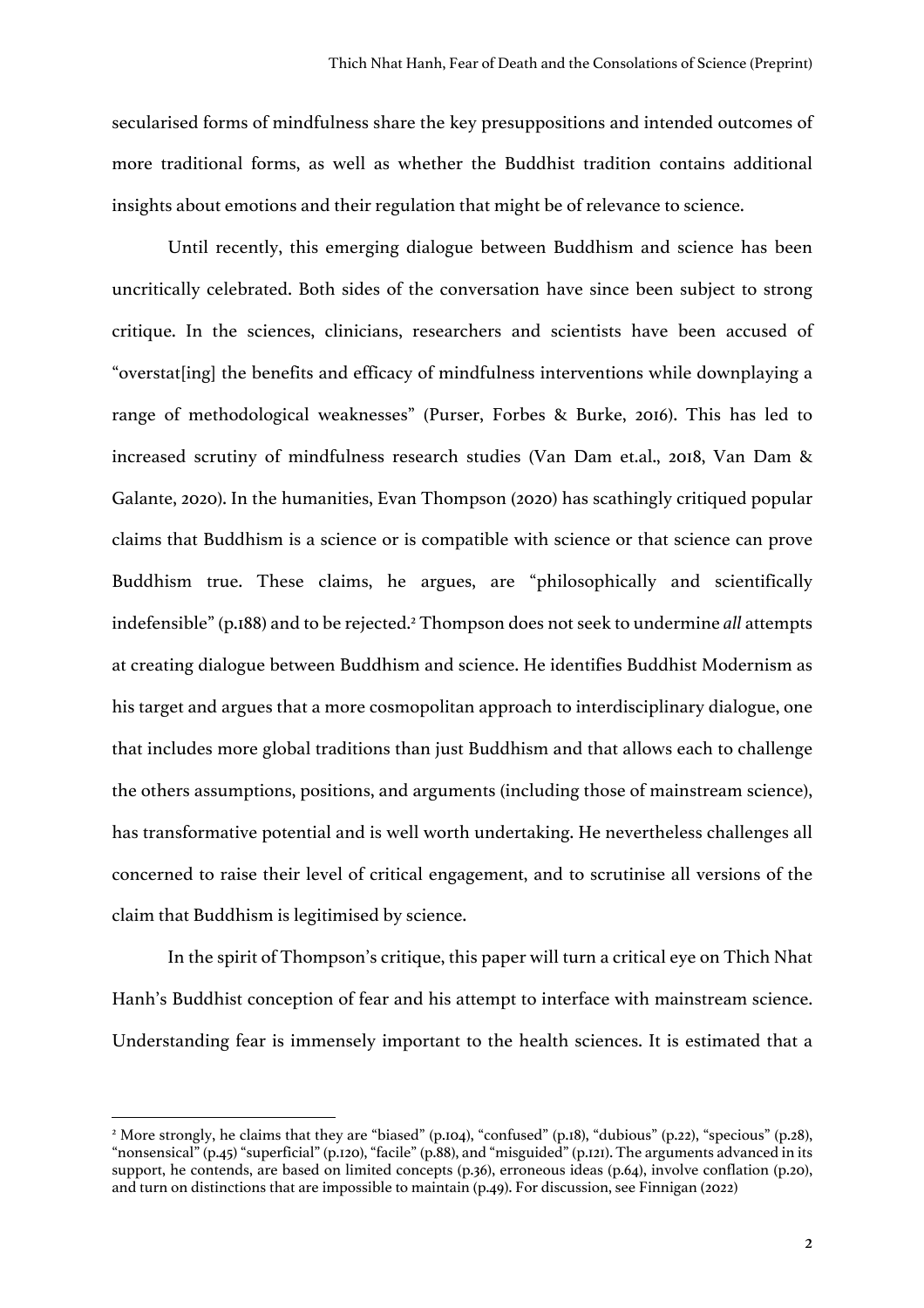third of all U.S. adults experience a fear and anxiety disorder at some time in their lives (Bandelow & Michaelis, 2015). Inspired by the mindfulness movement, there is growing interest in what insights Buddhism might have to offer about fear. Thich Nhat Hanh is one of few contemporary figures to elaborate and defend a Buddhist conception of fear and its regulation.He is extremely influential, second only to the Dalai Lama in global prominence. He is also (so far) the only one to explicitly relate Buddhist views about fear to mainstream science, peppering his writings with such remarks as "even scientists say", (2014: 24), or "it is a scientific truth" (p.34) or, if a scientist were to think otherwise they would "not be a very good scientist" (p.50). While these remarks admit of interpretation, I will take them at face value and argue that Thich Nhat Hanh's attempt to interface Buddhism and science is problematic in ways that may impede productive dialogue.

Before proceeding, two qualifying notes are in order. First, as with Thompson's critique of Buddhist Modernism, the argument of this paper is not meant to undermine the possibility of productive dialogue between Buddhism and science about fear, or about the emotions and their regulation, or about the nature of mind. There is a lot of exciting work currently being done in this space, and much potential for interdisciplinary engagement. The purpose of this paper is to echo Thompson's call for more critical reflection using a very well established Buddhist figure, who is rarely intellectually challenged, as its example. Second, although this paper will critique Thich Nhat Hanh's appeals to science to support his conception of fear, this critique is not meant to detract from the overall value of engaging with Thich Nhat Hanh's views, or from the positive psychological impact his writings have had on many people's lives, or from the massive political impact he's made on the global peace movement, and which led him to be nominated for a Nobel Peace Prize. These positives can all be respectfully acknowledged, however, without silencing intellectual critique.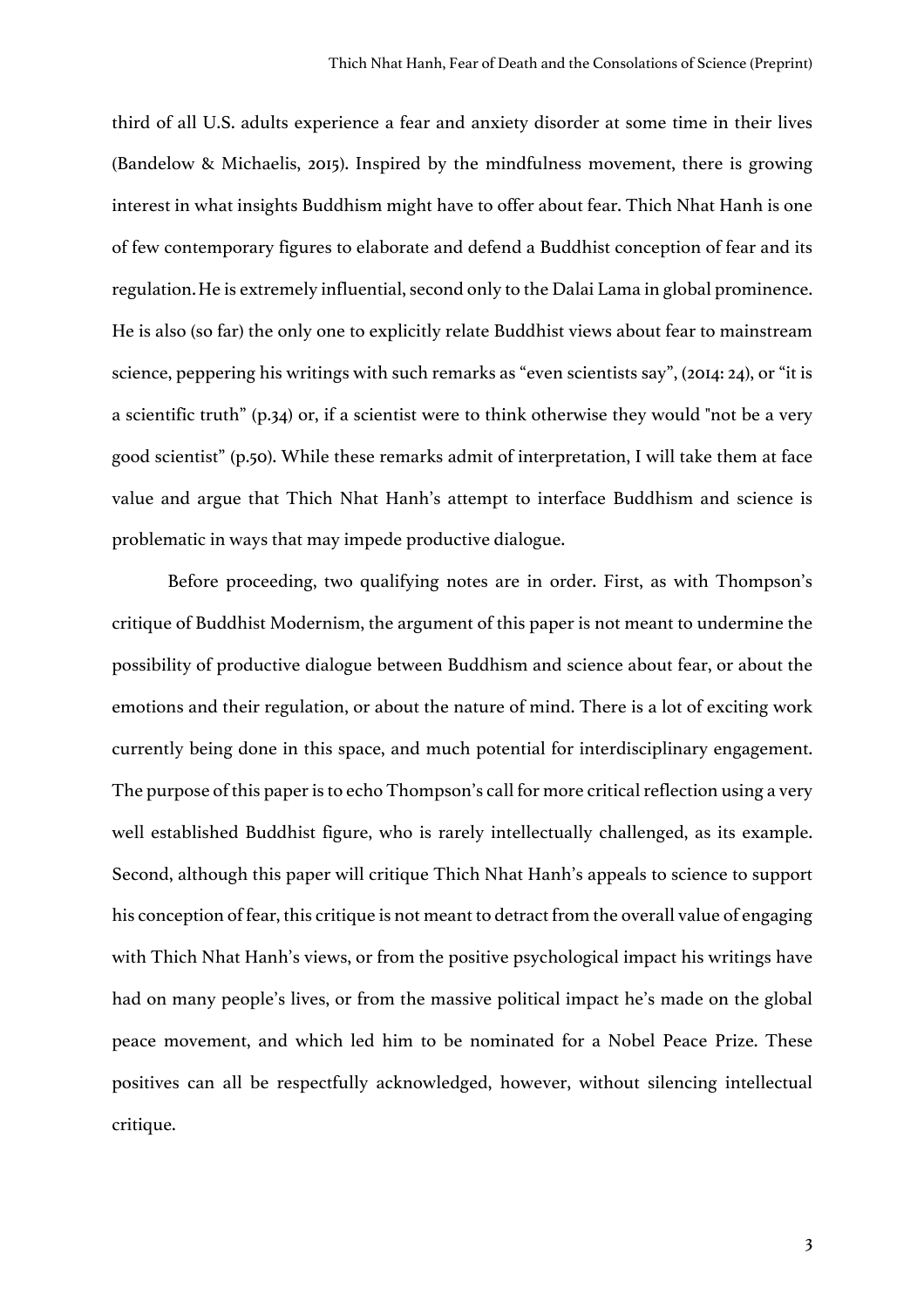# Thich Nhat Hanh's Buddhist conception of fear

Thich Nhat Hanh's writings about fear (2003, 2012, 2014), share a common argument. I will focus on claims made in his book *Fear: Essential Wisdom for Getting Through The Storm (2014)*. Its central claim is that according to the Buddha, "our greatest fear is that when we die, we will become nothing" (p.41). 'Great' can mean several things. It can mean that fear of becoming nothing is (e.g.) our most intense fear, our most frequent fear, or even our most debilitating fear. Thich Nhat Hanh means that it is the explanatory basis of all our fears; fear of becoming nothing when we die or annihilation is the "fundamental" cause, the "root" or "source" of everything we fear. This fundamental or "original fear" of annihilation, he argues, is inborn in us together with a fundamental desire to survive. "Every one of the fears and desires that you have today", he writes, "is a continuation of this original fear and desire." (p.10). Thich Nhat Hanh goes onto argue that this original fear is inherited (at least in part) from our ancestors, and he compares this to how the capacities for growth in a plum tree result from inherited adaptation (p.24). Thich Nhat Hanh then turns to offer consolation for this original fear by arguing that it is shown to be irrational and thereby undermined and overcome by the Buddha's teaching of no-self and the basic laws of physics.

My response to this argument begins by engaging the proposed consolations. I argue that the appeal to physics is misapplied and that the relevant teachings of the Buddha do not necessarily console fear of death. I then turn to positively engage Thich Nhat Hanh's claim that all fears are rooted in an original fear of not surviving death and that this fear is adaptively inherited. I will charitably suggest that elements of this view might broadly align with mainstream views in science and philosophy of mind and, to that extent, have scientific credibility. The view also presupposes the framework of Abhidharma and Yogācāra philosophy of mind, and I suggest how key ideas from this framework might also intersect with philosophy and science. I go onto argue, however, that problems emerge when we scrutinise the details. While I don't think these problems show that Thich Nhat Hanh's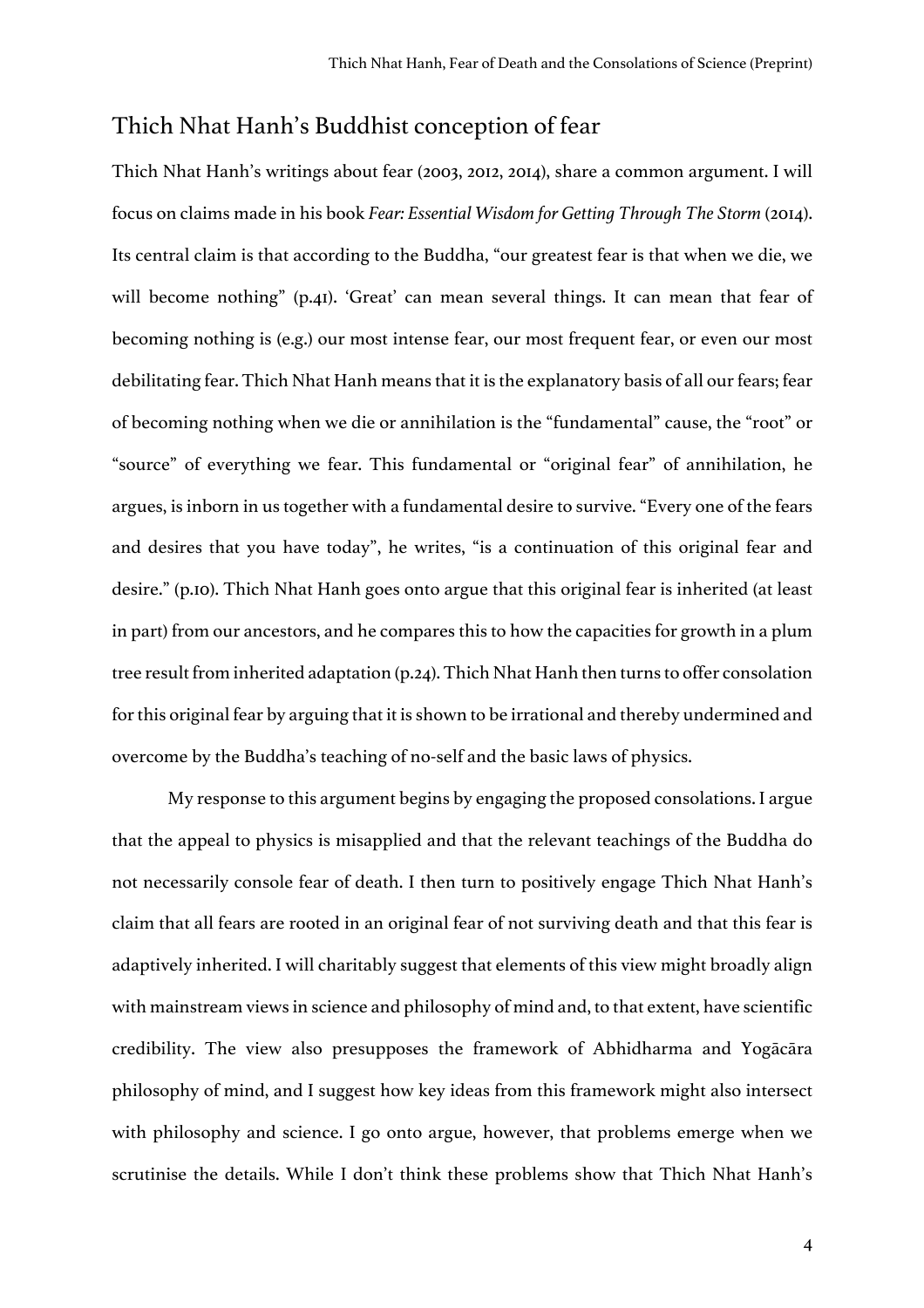conception of fear is wrong or irrelevant to science or that there is nothing to be gained from interdisciplinary dialogue between Buddhist views on fear and science, I will conclude that this discussion identifies some of the key issues that would need to be addressed and illustrates the need for an increased level of sophistication in critical engagement.

# The consolations of physics

According to Thich Nhat Hanh, all our fears are rooted in a fundamental or original fear of becoming nothing when we die. He sometimes expresses this as fear of annihilation, or fear that we will be annihilated when we die, and treats them as equivalent. I will too. I will sometimes also express the view as fear of not surviving death, but this expression has a broader sense than those used by Thich Nhat Hanh. I will bracket, for now, questions about the nature and fundamentality of this 'original' fear and start by addressing the consolations that Thich Nhat Hanh derives from the Buddha's teachings and science.

Thich Nhat Hanh understands the Buddha's teaching to offer a cognitive strategy for removing the original fear of becoming nothing when we die by revealing it to be irrational, underpinned by ignorance or false views."The Buddha taught that when we call up and can get in touch with the truth" our "fear will cease." (p.31). "When we understand" the source of our mistake we will be "liberated from fear" (p.59).

Thich Nhat Hanh discusses two main kinds of mistake that he thinks underpins this fear. The first concerns the idea of 'annihilation' or of 'becoming nothing'. He thinks this idea violates a basic law of physics, and so is irrational to fear. He writes: "If you're a scientist and you think that after the disintegration of this body you are no longer there – you become nothing, you pass from being to nonbeing – then you are not a very good scientist" (p.50). He analogously reasons, "the cloud cannot become nothing. It is possible for a cloud to become rain or snow or hail. But it's not possible for a cloud to become nothing. That's why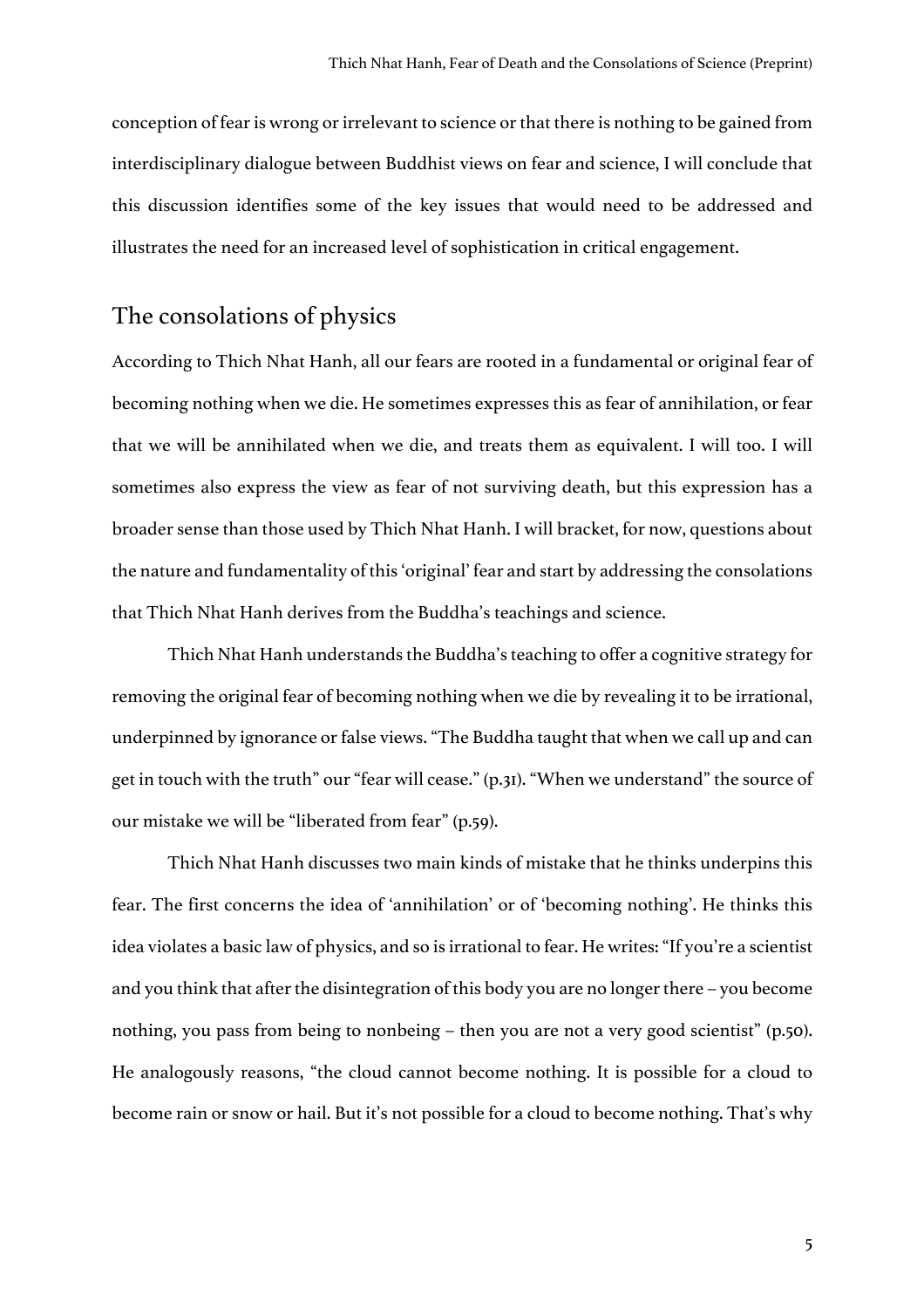the view of annihilationism is a wrong view." (p.50) He concludes "When we understand that we can't be destroyed, we are liberated from fear" (p.59)

Thich Nhat Hanh seems to have in mind the law of conservation of mass-energy.It holds that the energy of a closed system must remain constant – it can neither increase nor decrease, only convert from one form to another. This law is widely held in physics. Newtonian physics, relativistic physics, and arguably quantum physics all assume that the universe is a closed system that adheres to (some version of) this law. Einstein contributes the idea that mass and energy are equivalent; all objects with mass have a corresponding amount of energy. It follows that objects with mass can neither be created from nothing nor destroyed into nothing, but merely rearranged in space or changed in form. Thich Nhat Hanh is thus right to say that existing things with mass-energy (clouds, ourselves) cannot disintegrate into nothing. If we fear this possibility, that fear is irrational.

There are (at least) three problems with Thich Nhat Hanh's argument, however. First, he is no doubt right to claim that people can and do fear becoming nothing when they die (setting aside for now the issue of fundamentality). People fear all kinds of things, and since we all die but have limited epistemic access to what this amounts to, it is likely that *many* people fear this event. It is not obvious, however, that it need be understood as fear of disintegrating from something into nothing. A more plausible construal might be as fear that we, ourselves, the subjects of our own conscious experiences, won't survive death. We can fear this for many reasons. We might fear it because we would thereby lose intimacy with those we love, irrevocably, as well as contact with the communities with which we socially identify. Thich Nhat Hanh recognises that we can fear death for these reasons. He writes: "I am of the nature to die, I cannot escape death. All that is dear to me, and everyone I love, are of the nature of change. There is no way to escape being separated from them." (p.30). The possibility of such separation and loss are all consistent with the basic laws of physics, and so reference to physics does not prove the irrationality of this fear.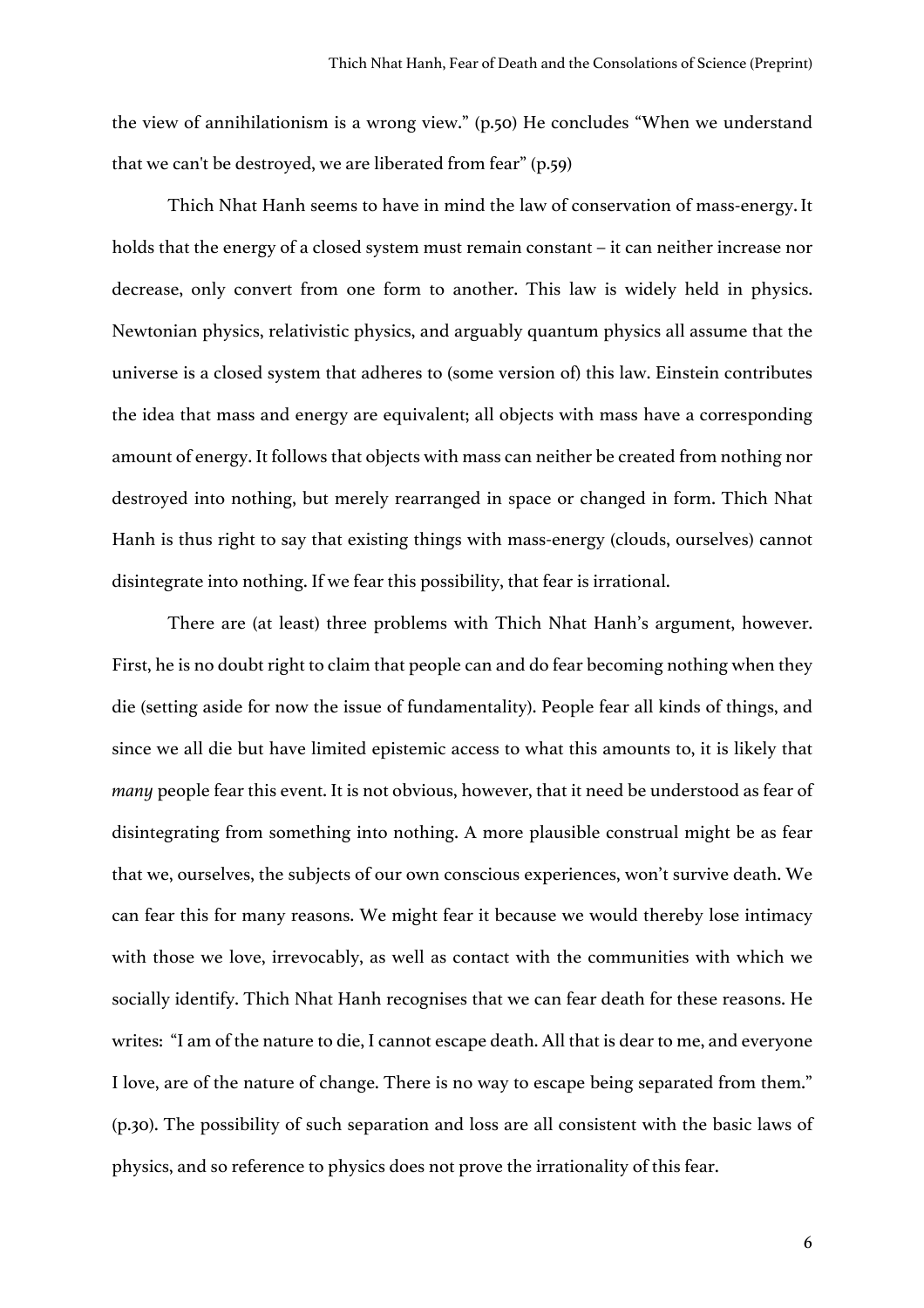Second, it is implausible to suppose that everyone who fears annihilation misunderstands the basic laws of physics. Thich Nhat Hanh thinks this fear is the root cause of all fear; every fear we experience is explained by the original fear of annihilation and desire to survive. If to fear annihilation is to misunderstand the basic laws of physics, it would follow that every individual that experiences fear misunderstands these laws. But physicists presumably understand the basic laws of physics, and they presumably experience fear. In Thich Nhat Hanh's defence, one might argue for a distinction between (a) knowing a fact, and (b) internalising that fact in a way that influences how one orients to the world.3 Physicists who fear annihilation, one might argue, might well understand their science theoretically but have not internalised its deeper meaning and practical significance for how they live their lives. While this distinction certainly makes sense in some contexts, it sounds vaguely question-begging here, and too sweeping a generalisation. It also goes beyond the cognitive strategy Thich Nhat Hanh attributes to the Buddha. He writes: "The Buddha taught that when we call up and get in touch with the truth" then our "fear will cease" (p.31). It seems false to claim that physicists who fear annihilation fail to grasp the truth of their science.

Third, the law of conservation of mass-energy is not necessarily consoling in the face of death. Thich Nhat Hanh's remarks about this law come in the context of narrating the grief he experienced at his mother's death and his consoling realisation that he could not have lost her, she could not have become nothing, she must continue to exist in other forms. He claims to have thenceforth recognised her presence when he felt the breeze on his face, the earth under his feet, she "was the moonlight caressing [him] as she had done so often, very gentle, very sweet." (p.42). He then advises: "If you can stop and look deeply, you will recognise your beloved manifesting again and again in many forms" (p.42). "It is entirely

<sup>&</sup>lt;sup>3</sup> Thanks to Bryce Huebner for this way of putting the point.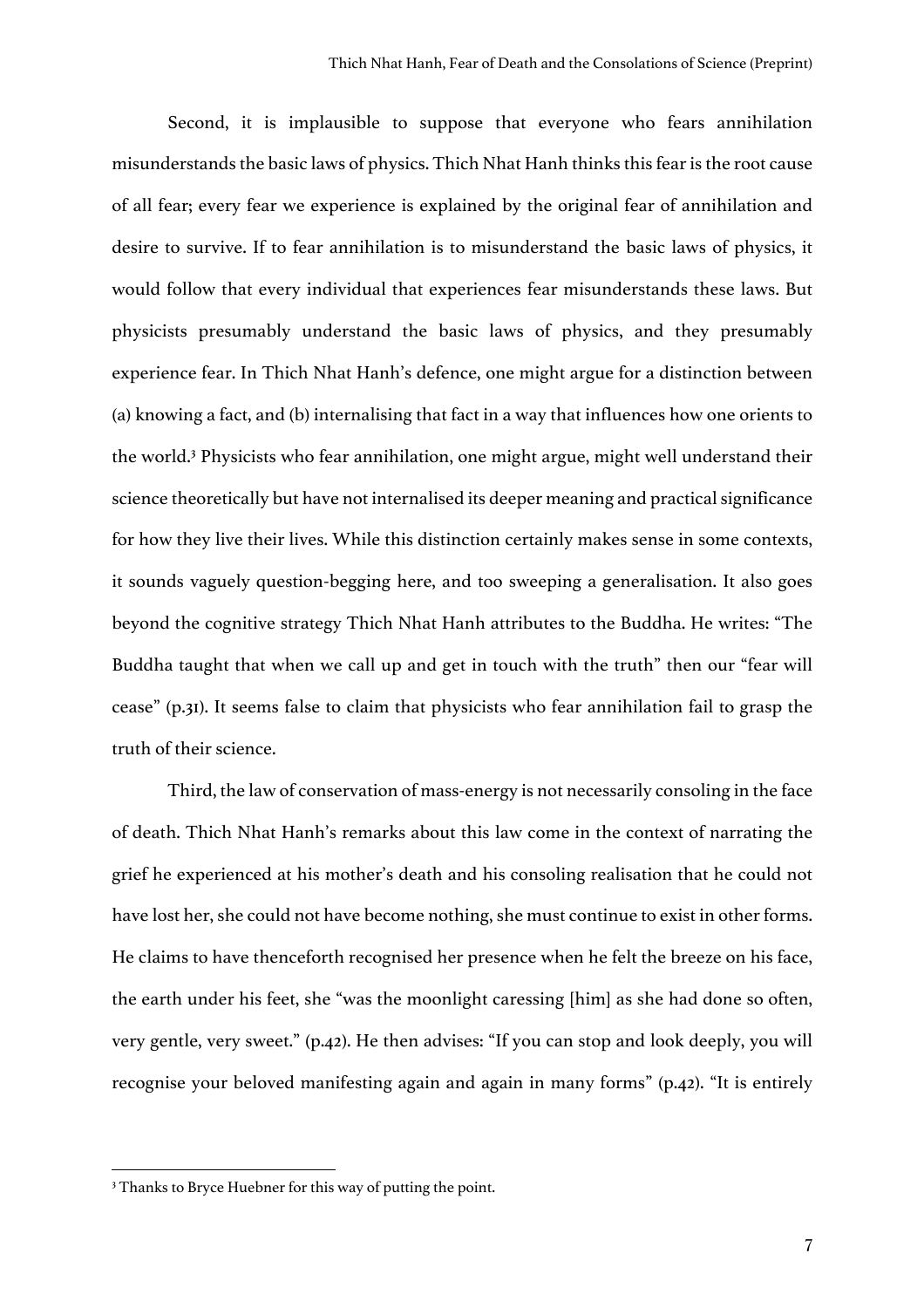possible to live happily and die peacefully. We do this by seeing that we continue our manifestation in other forms." (p.69).

Now, I admit to finding these reflections quite beautiful. They also assume the concept of 'interbeing', which Thich Nhat Hanh elaborates elsewhere (e.g., 1999). This concept is derived from Zen Buddhism, and takes support from the Buddha's teaching of dependent arising. In the Nikāya suttas, dependent arising is articulated as the view that all things depend on causes and conditions for their existence. In the Zen Buddhist context, it is often taken as the claim that all things are contained in, and reflect, all other things (Ling Lim 2019: 4; Jackson 2022: 129). I grant that the idea of one's beloved continuing to exist in the breeze, in the moonlight, and in all other existing things can be consoling in the face of their death (and goodness knows many of us could do with some consolation in view of the prospect of losing all contact with those we love). But this consolation is not entailed by the law of conservation of mass-energy. This law merely says that mass does not disappear but converts into other forms. It would be consistent to claim that one's beloved converts into a corpse, ashes and soil upon death, and there is nothing consoling about that.

In this context, it is worth revisiting the claim that some people fear annihilation in the sense that they fear that they, themselves, the subject of their experiences, won't survive death. Into what form does *consciousness* convert when a person dies? If we assume that consciousness is epiphenomenal, then it has no mass-energy and so the total mass-energy in the universe is not altered when a person dies. While this might be the simplest position from the point of view of physics it denies that mental events have any causal impact on physical events. Many find thisimplication difficult to accept, if not incoherent. In response, some philosophers and scientists argue that consciousness involves a form of *non-physical* energy that counts towards the total energy of the universe in ways yet to be measured (Vicente, 2006; Gibb, 2010, 2015). This idea is controversial but would be arguably consistent with the law of conservation of energy if such energy could be shown to exist (but this is a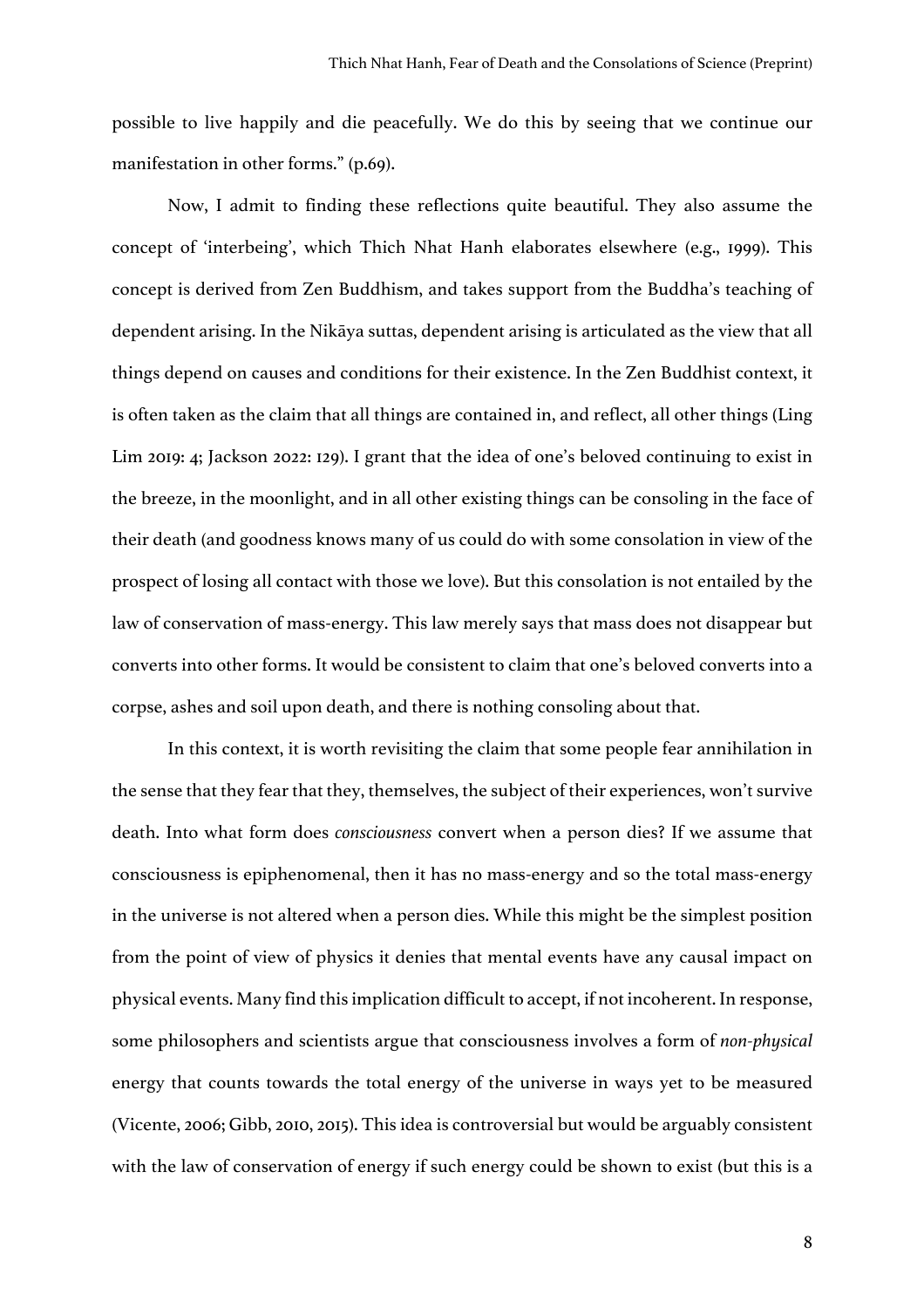big if; see Papineau 2001). <sup>4</sup> This idea might bring some consolation, however, if one thought that the consciousness of one's beloved continued in some way after their death.

## The Buddha's teaching of no-self and the consolations of karma

Historical Buddhists *did* think that consciousness continues in some way after death, for reasons related to the Buddha's rejection of annihilationism or the view that we are annihilated when we die. The Buddha did not reject this idea because it violated the basic laws of physics (which would be anachronistic) but because it assumes that there is a self that *could* be annihilated. According to the Buddha, there is no self. What he thereby affirms and denies is a matter of massive historical and contemporary dispute. Most accept, however, that at the very least he denies that there is a permanent and unchanging substance that grounds the synchronic and diachronic persistence of our personal identity across lives in the face of physical and psychological change. The terms *atta* (P.) or *ātman* (Skt.) denote this conception of self.<sup>5</sup> The Buddha is taken to have proposed, instead, a positive analysis of persons as causally related configurations of physical and psychological elements. Some of these causal relations were assumed to transcend the boundaries of a natural lifespan. The reason for this assumption is tied to the Buddha's commitment to the idea of karmic rebirth. It is worth going over the detail as this idea is relevant to the second kind of mistake Thich Nhat Hanh thinks underpins our original fear.

<sup>4</sup> Others argue that consciousness involves a form of *physical* energy, on a sufficiently broad interpretation of the meaning of the physical (such as what satisfies a purely mathematical description of reality; see Goff 2019). The proposal is not irrelevant. Buddhists traditionally distinguished bodily physical matter (*rūpa*) from mental states and events(feelings, dispositional tendencies, cognitive states, consciousness). However,*rūpa* sometimes refers to the phenomenal appearance of physical form and so, when used in this sense, counts as mental. Ganeri (2012) translates *rūpa* to mean phenomenal appearance. I think that this regimentation of the term is too restrictive and ignores other and more prominently materialistic senses. It is nevertheless consistent with idealist readings of the Buddha's teachings associated with Yogācāra Buddhism (see Finnigan 2017). <sup>5</sup> In what follows I will only cite the Sanskrit version of these Buddhist concepts.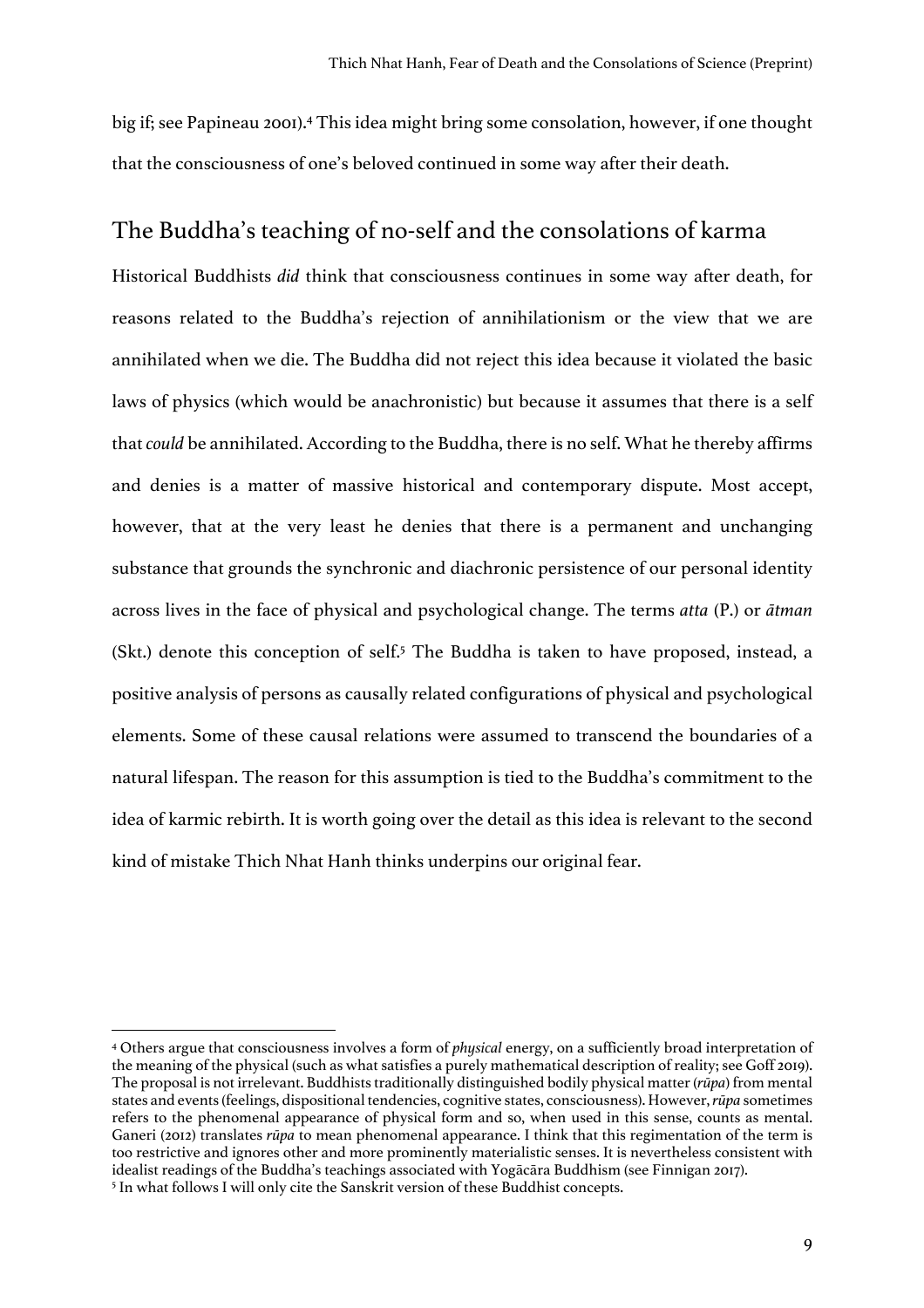### *The five aggregate analysis of persons*

The Buddha analyses persons as configurations of five types of token elements, known as the Five Aggregates. They are traditionally understood to be: (1) bodily physical form (*rūpa*), (2) feeling (*vedanā*), (3) cognitions or cognitive factors that involve classification and recognition, such as perception, thought, and memory (*saṃjñā*), (4) volitional factors that causally influence actions of body, speech and mind, such as habits, intentions and plans (*saṃskāra*), and (5) consciousness (*vijñāna*). This analysis is assumed to be exhaustive; there is nothing else that constitutes a person (Siderits, 2007). The token elements in these personconfigurations are said to be causally related but the configuration, itself, is not considered to be a real substance with causal properties. <sup>6</sup> There is no enduring substance that unifies these elements as constituents of 'me', whether at a time or across time. Each token element is also said to be impermanent in the sense that none persists unchanging across lifetimes or a natural lifespan (or even, on some accounts, across moments of time). Each is also dependently arisen in the sense that each depends on some other token element/s for its existence. According to the Buddha, what is impermanent and subject to change is not fit to be regarded "This is mine, this I am, this is myself" (MN22.26). Since, in his view, everything that exists is impermanent, if one accepts this argument it follows that no element in this five aggregate analysis is fit to be regarded as oneself. There is thus no self. Whether or not some other sense of self can survive this critique, however, is a matter of dispute.

<sup>6</sup> There is some disagreement amongst historical Buddhist philosophers on this point. According to tradition, after the Buddha's death the early Buddhist community subdivided into eighteen distinct Abhidharma schools and lineages, partly in response to doctrinal disputes about how best to interpret the Buddha's teaching (disputes also concerned which rules monks should follow). The most prominent of these Abhidharma schools were the Theravāda, Sarvāstivāda, Mahāsaṃghika, Pudgalavāda, and Sautrāntika. The Pudgalavāda argued that while there is no self (*ātman*) there exists a person (*pudgala*) that is neither separate to nor identical with the five-aggregates but somehow bears them. Some interpret this as the view that the causal continuity of the five-aggregates has some kind of ontological standing. This view was heavily and influentially critiqued by Sautrāntika Buddhists. See Westerhoff (2018).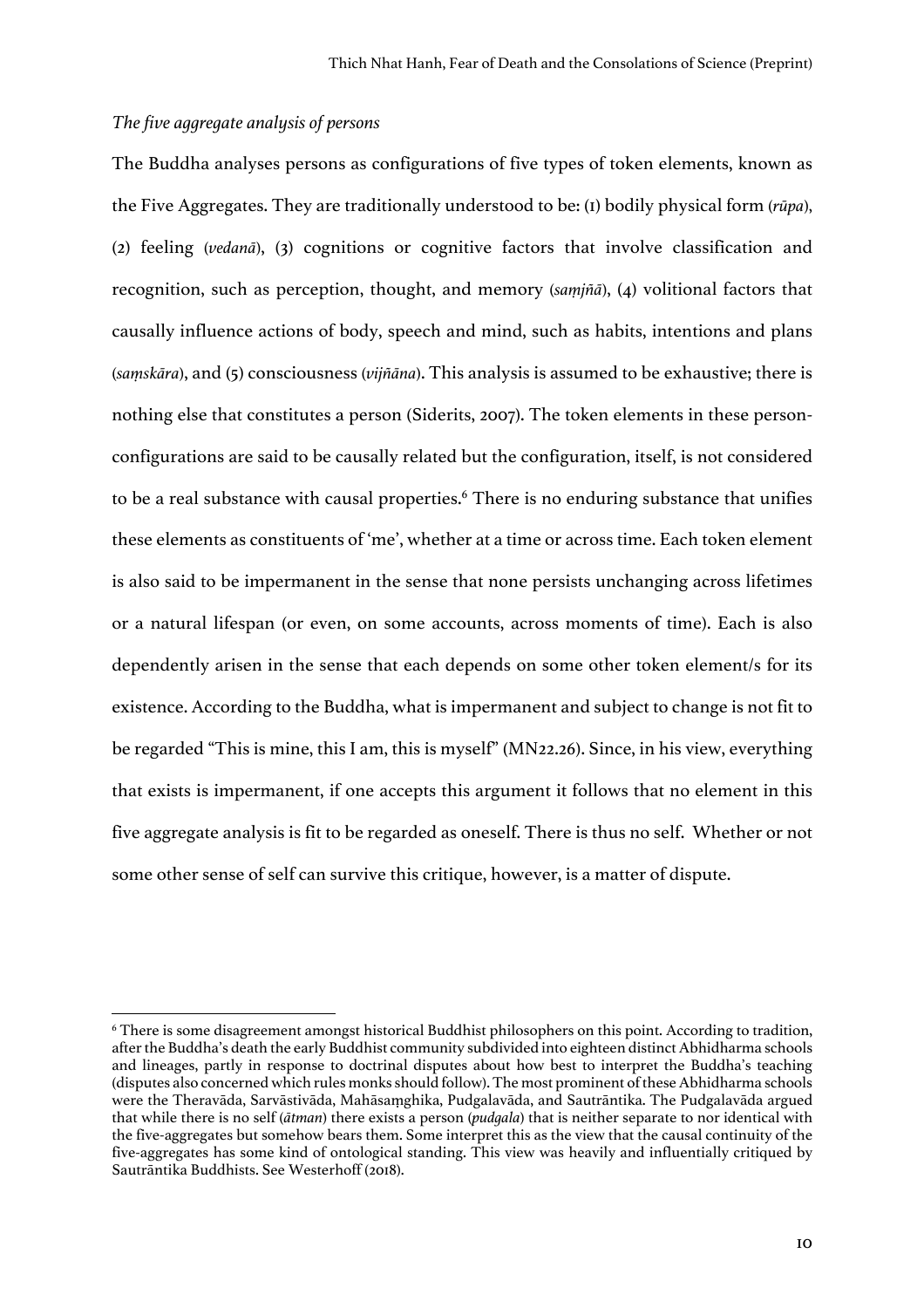#### *Karmic rebirth*

Given his teaching of no-self, the Buddha was accused not only of annihilationism, but also moral nihilism.7 If there are no selves, it would seem that there are no agents that could be held morally responsible for 'their' actions. If actions are those happenings in the world performed by agents, it would seem that there are no actions. And if there are no agents and no actions, then morality seems to lose application. The Buddha, and later Buddhist philosophers, firmly deny this implication. Their denial assumes that morality is governed by the laws of karma, which range over a cosmology of multiple realms of existence into which sentient beings are born, die, and are reborn in a continuous cycle. Good actions generate karmic merit and bad actions generate karmic demerit. An agent's accumulated karmic debt determines the kind of existence they will have in their next life, and causes some auspicious and inauspicious events to occur in that life. It also partially explains the nature and fact of the agent's present existence as well as some of the events that occur in this life.

The idea of karmic rebirth was widely accepted in classical India, and endorsed by the Buddha and subsequent Buddhist philosophers. But how is karmic rebirth possible if there are no selves? *Who* is held karmically responsible for their conduct and experiences its fruit? Buddhist philosophers offer different answers to these questions. Most contend, however, that the laws of karma operate over the causally related configurations of psychophysical elements into which the Buddha analysed persons (specifically targeting intentions, *cetanā*, which is a kind of volitional factor). While there is no substantial self that is reincarnated after death, the process of dependently arisen elements into which we are properly analysable *was* said to continue.

*How* this occurs is of much interest. The Buddha seems to have thought that a subtle form of consciousness causally transmits across lives; it is what enlivens an embryo and

<sup>7</sup> This paragraph derives from Finnigan (2022).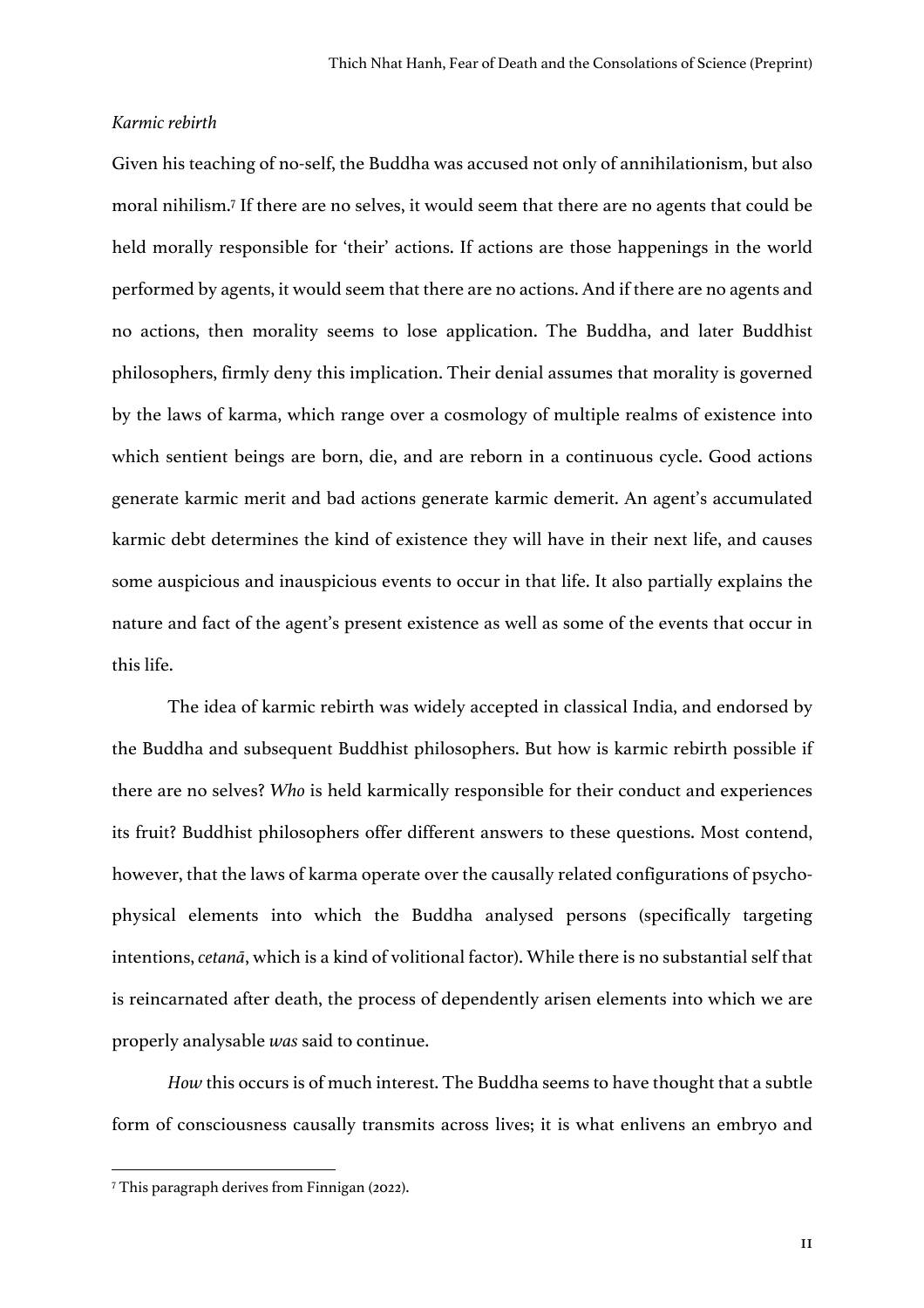sparks it into sentience. He also appeared to assume that the volitional factors transmit across lives, since they include the accumulated karmic debt that both condition the next mode of existence and the occurrence of some events in that life (Jackson, 2022; Smith, 2020; Waldron, 2006).

### *Dualism and the basic laws of physics*

With all this in view, Buddhist philosophers treat the Buddha as having assumed some form of dualism (Lopez 2010). In contemporary terms, he seems not to have adhered to the principle of the causal closure of the physical (CCP), according to which every physical event (viz. every caused event) has sufficient physical causes. The doctrine of karmic rebirth assumes that events can have non-physical causes. Many philosophers assume that CCP is entailed by the law of conservation of mass-energy. To deny or fail to adhere to CCP is thus taken to violate this law.<sup>8</sup> It might seem to follow that the idea of karmic rebirth violates this basic law of physics.

For reasons suggested earlier, the laws of conservation might not entail CCP if the possibility of *non-physical* energy can be established (or if the definition of physical energy were plausibly broadened to include its possibility). But these possibilities have yet to be accepted and established by the methods of *current* science. Since Thich Nhat Hanh seems to be taking current science as his bench mark, with particular reference to the physical laws of conservation, one might suppose he would either deny the idea of karmic rebirth or not observe this part of the Buddha's teaching. He *does* observe it, however. He writes: "our karma, the fruits of our actions, always follows us. We can never escape it […] We have only one foundation and that is our karma. We have no other ground. We will receive the fruits of any act we have done, whether wholesome or unwholesome." (p.37) He also remarks "we

<sup>&</sup>lt;sup>8</sup> See, for instance, Dennett who writes: "the principle of the conservation of energy is apparently violated by dualism. This confrontation between quite standard physics and dualism has been endlessly discussed since Descartes' own day, and is widely regarded as the inescapable and fatal flaw of dualism" (1991, 35) See also Churchland (1994, 20), Flanagan (1991, 21), Fodor (1994, 25).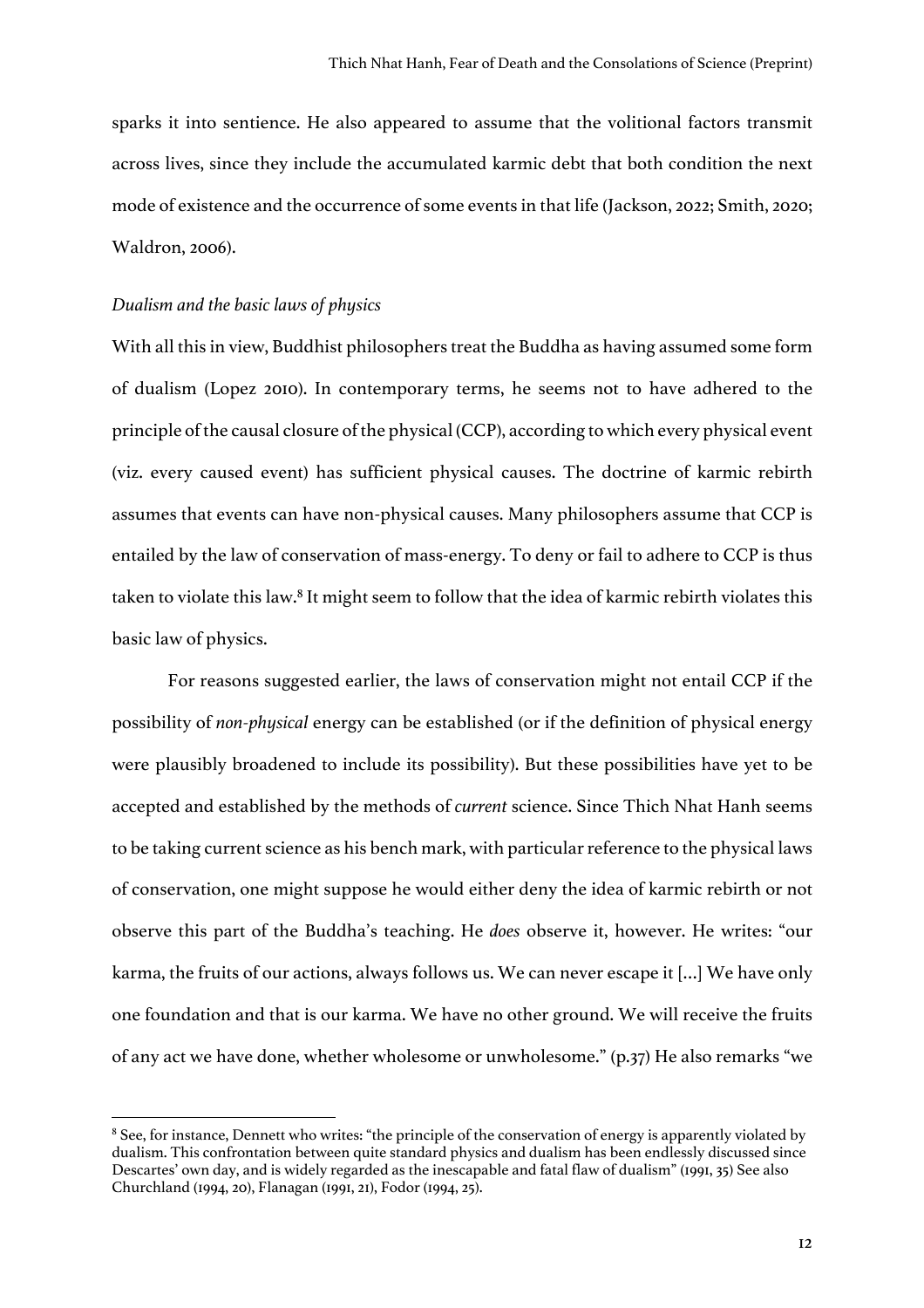need to free ourselves from the ideas that we are just our bodies, which die. When we understand that we are more than our physical bodies, that we didn't come from nothingness and will not disappear into nothingness, we are liberated from fear." (p.4)

Thich Nhat Hanh takes the Buddha to have taught that "there is no birth and no death… When we understand that we can't be destroyed we're liberated from fear." (p.41). We earlier discussed one meaning he gives to this claim; namely, that we do not disappear into nothing but continue in some other form. Reference to karma gives a second sense to this claim; that we "continue our manifestation" (p.69) in a new life beyond the present. These two claims are inconsistent from the point of view of *current* science. Thich Nhat Hanh can't have it both ways. He cannot both treat current science as the standard for measuring truth and assert claims as true that do not meet that standard. While he can certainly be revisionary, he might even deny some accepted scientific facts and propose a Buddhist alternative, he cannot be self-contradictory.

### *The idea of karmic rebirth is not necessarily consoling*

The idea of karmic rebirth is not necessarily consoling with respect to fear of death. Buddhist philosophers go to great lengths to emphasise how frightening the idea of karmic rebirth can and should be (Finnigan 2021). This is because it includes the prospect of being reborn into one of a vast number of hell realms, each with their own distinct form of excruciating suffering. Reflection on this fact is central to the distinctive Buddhist practice of 'mindfulness of death' (*maraṇasati*), prominent forms of which involve approaching and meditating on skeletons and corpses in various stages of decay. The palpable realisation that these objects represent a threshold beyond which one is likely to experience aeons of excruciating pain is meant to arouse a sense of urgency in Buddhist contemplative practice since this is understood to be the only way to prevent it.

Buddhist did not always treat the prospect of karmic rebirth as frightening. Perceived capacities for agential control are important modulators for fear. Arguably, the more one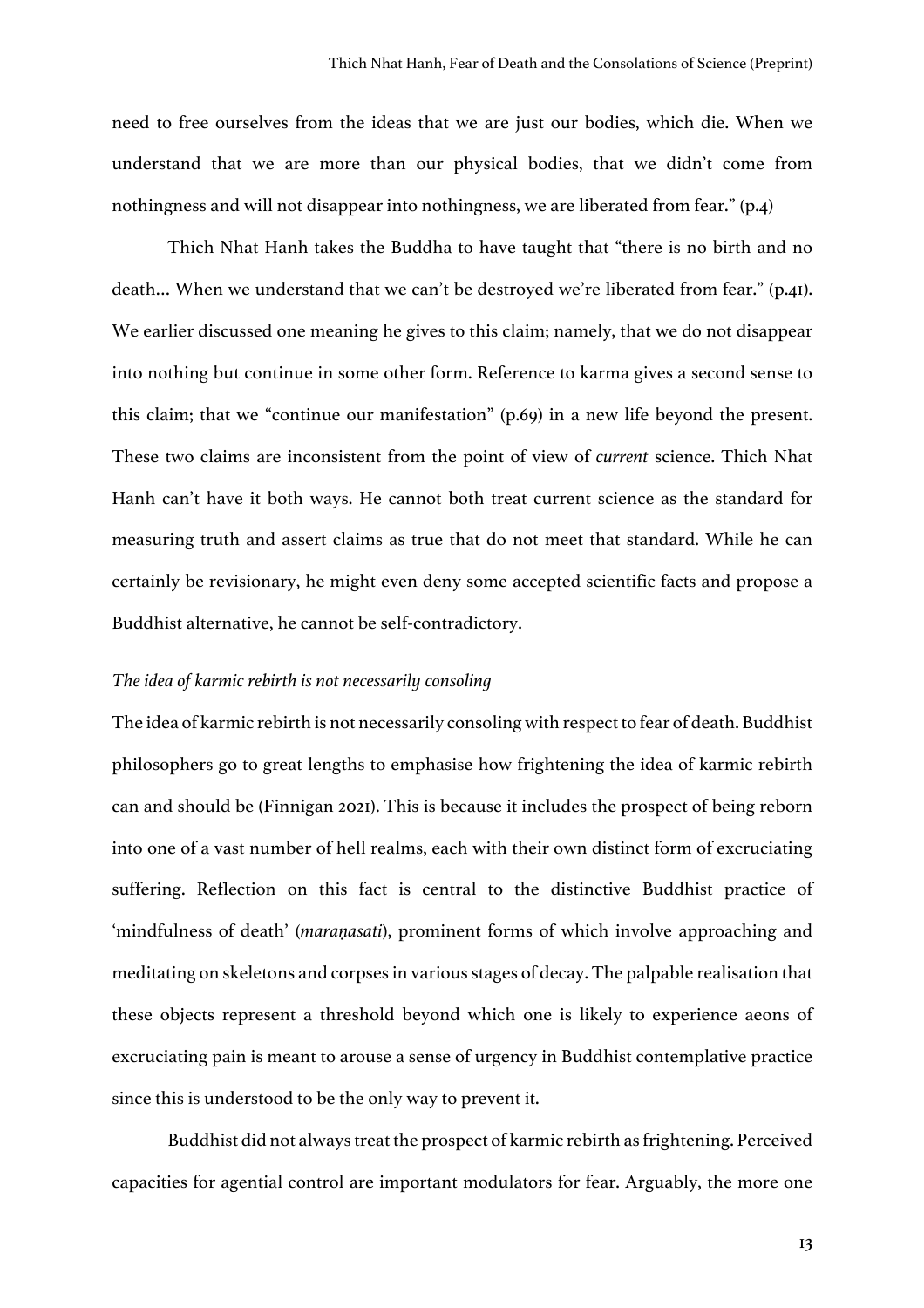perceives oneself to be able to control something (prevent, block, avoid, escape it), the less likely one is to fear it (Finnigan 2019). Reflecting on the fact that our karmic rebirth is determined by what we do might help regulate our fear of death in view of its prospect. This seems to be what the Buddha has in mind when he reassures an individual in his early teachings to "not be afraid" of death because, if he continues to engage in Buddhist practice, his "demise [viz. rebirth] will not be a bad one" (SN 5.370-1). It is also supposed possible to be reborn into a Buddhist heaven or god realm and experience aeons of bliss before returning to the cycle of rebirth. This reassurance is limited, however, since only a Buddha is considered to have epistemic access to the operations of karma and even the slightest moral infraction tends to be viewed as conditioning significant future suffering. From an ordinary epistemic position, it is unknown how karmic debt will fruition in the next life. To the extent that karmic suffering remains a prospect, cognitive reflection on karma will not "liberate us" from fear of death.

# Original fear: aligning Buddhism and science

I have so far argued that the consolations Thich Nhat Hanh draws from physics and the Buddha's teaching are unconvincing. What about the target of these consolations, the original fear of becoming nothing when we die? There are several aspects to Thich Nhat Hanh's conception of original fear. In this section I will give reasons to think that some aspects of this view, when stated generally, align with mainstream views in science, are wellestablished in Abhidharma and Yogācāra Buddhist philosophies of mind, and have contemporary defenders in mainstream philosophy. <sup>9</sup> I will go onto argue, however, that problems emerge when we scrutinise the details.

<sup>9</sup> Abhidharma Buddhism is the first tradition of Buddhist philosophy to emerge after the Buddha's death. It refers to a cluster of schools (traditionally eighteen) that tried to explicate and systematize the Buddha's teaching about the nature of mind and reality into a unified and comprehensive theory. Yogācāra emerged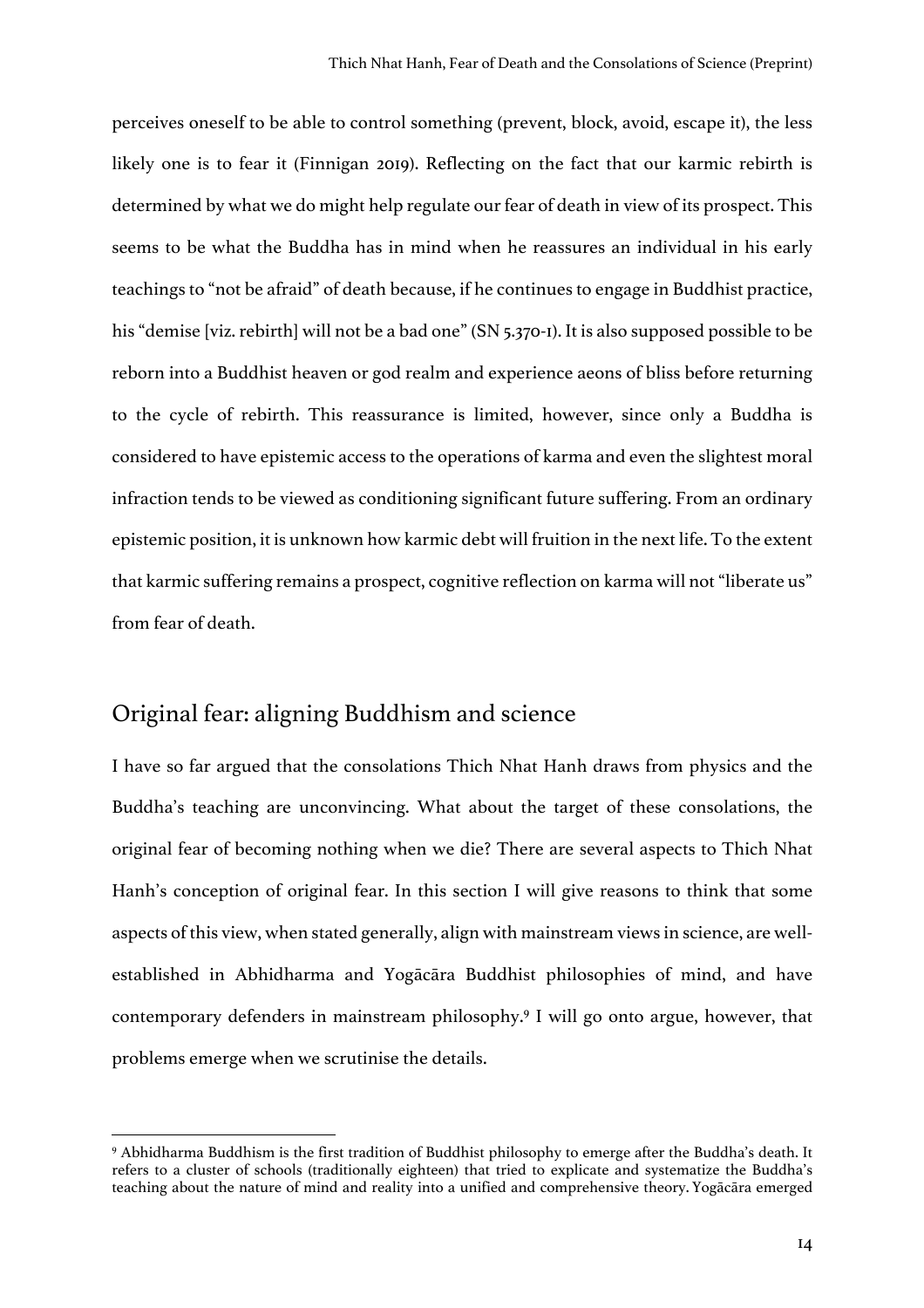Stated generally, Thich Nhat Hanh maintains that an original fear of becoming nothing when we die is (a) inborn in us, together with a fundamental desire to survive, (b) adaptively inherited from our ancestors (at least in part), and is (c) the explanatory basis of everything else we fear. Versions of this combination of views are relatively mainstream. In his Pulitzer Prize winning book, cultural anthropologist Ernest Becker (2011) defends the thesis that "the fear of death is a universal in the human condition", is "a mainspring of human activity" (p.xvii) and "must be present behind all our normal functioning in order for the organism to be armed towards self-preservation." (p.16). Many mainstream emotion theorists also accept that fear has an adaptive function for the survival of (at least some) biological organisms which can be explained by evolutionary biology; that is, it has this function for 'us' (at least) because those of our common ancestors that by chance innovated the capacity for fear more successfully survived to reproduce than those that did not. This is not assumed to be unique to fear; many emotions are thought to function adaptively for survival. Fear does this, it is argued, by motivating actions that avert threats to our bodily or psychological integrity and/or readying our body to perform such aversive action. Those who defend this view do not consider fear to always function adaptively, of course. But maladaptive forms of fear, fear disorders, tend to be defined as departing from this characteristic (normal or typical) function rather than undermining the idea that it has a functional role. It is important to note, however, that their being mainstream does not mean these ideas about fear are uncontested. Each is subject to contemporary debate. I will not contest them here but charitably grant that they lend Thich Nhat Hanh's view prima facie scientific credibility.

Thich Nhat Hanh also assumes that original fear has properties which are both wellestablished in Abhidharma and Yogācāra Buddhist philosophies of mind and have

from this tradition and innovated several important ideas to resolve problems with the Abhidharma analysis. Thich Nhat Hanh either assumes or explicitly refers to concepts from both.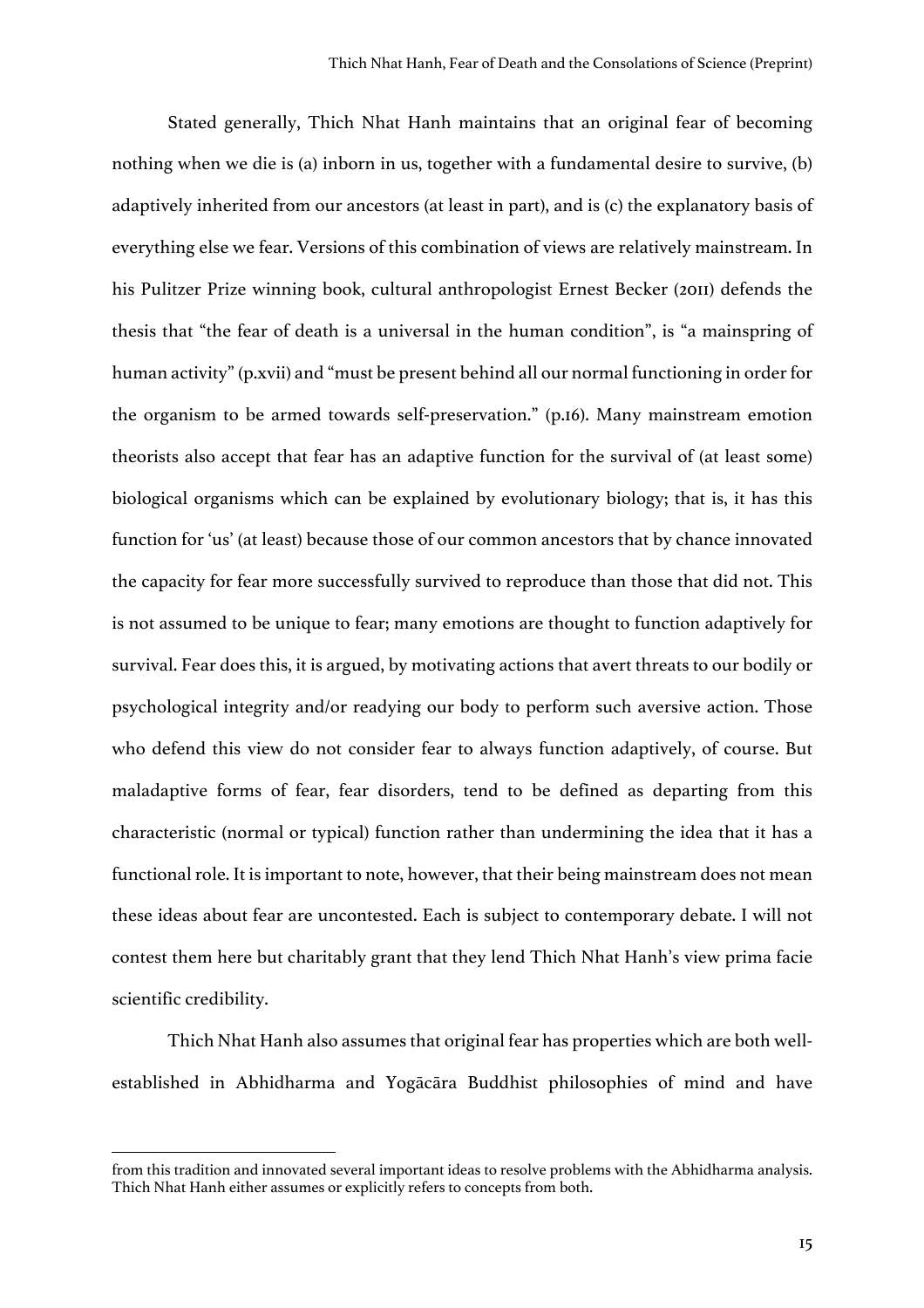contemporary defenders in mainstream philosophy. He assumes, for instance, that original fear is a mental state with a specific intentional content; we are afraid *that* we will not survive death, that we will be annihilated, "*that* when we die we will become nothing" (p.4, my italics). The idea that fear is an intentional state broadly aligns with one of the ways the Buddha discussed the nature of mind. The concept of consciousness or mind (*vijñāna*) has several senses in the Buddha's early teachings (Waldron, 2006). At least one involves awareness of objects. Abhidharma Buddhists align this sense of consciousness or mind with the concept *citta* and argue that all mental states or events are intentional in the sense that they are modes of awareness of objects (AKBh 1.2.3:189; ABS 1.1.1:8-9; Dreyfus & Thompson, 2007). Fear is a mental state or event on this analysis and so is an intentional state. This idea is also widely accepted in mainstream philosophy of emotion. How best to explain this assumed intentional property of emotions, fear included, is one of the central debates in the field.

Thich Nhat Hanh maintains that original fear is generated by certain causes and conditions; it arises, he claims, in response to our first experience of threat to our existence (at least in part) and is (perhaps) conditioned by a desire to survive. <sup>10</sup> It follows that original fear is inborn in us not in the sense of being innate but in the sense of existing from birth (or arising shortly thereafter). "We were born, and with that birth, our fear was born along with the desire to survive." (p.7). This characterisation of how original fear arises might seem to undermine the assumption of universality since it introduces some contingency. But Thich Nhat Hanh appears to think it arises in all of us because we all face the same causal nexus of threats at the time of birth. They include feeling cold and hungry for the first time, the need to breathe on our own, as well as threats posed by our own developmental limitations; "we had legs but could not walk, we had hands but could not grasp anything. We had to figure

<sup>&</sup>lt;sup>10</sup> I will return to discuss these parenthetical qualifications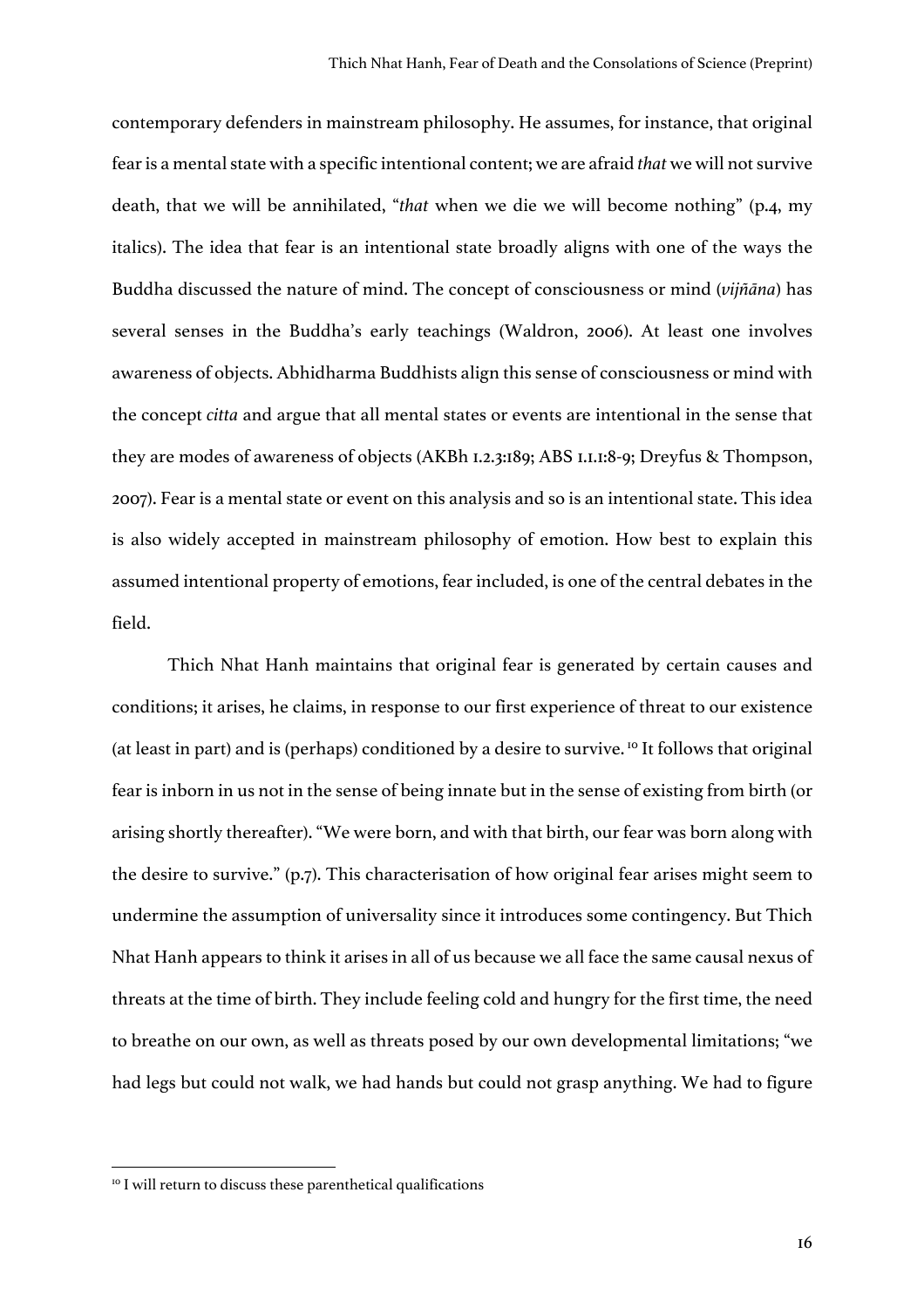out how to get someone else to protect us, to take care of us, and ensure our survival." (p.8). If we set aside the issue of what specific causes and conditions might generate this specific kind of fear, the basic idea that fear is a causally conditioned state fits within the broad framework of the Buddha's teaching of dependent arising; that all existing things depend on causes and conditions for their existence. The Buddha included mental events in this analysis, and since fear is a mental event, the analysis extends to fear. That fear is a causally conditioned state seems also to fit within the broadly physicalist assumptions of mainstream science (although the details diverge).

Thich Nhat Hanh characterises original fear as the explanatory basis for all subsequent fears. "If we practice looking deeply" he argues, we will see that every one of the fears we have today "is the result of the original fear from the time we were newborns, helpless and unable to do anything for ourselves." (p.9). A similar view is echoed in the writings of Becker, who draws on post-psychoanalytic theory to contend that a universal fear of death causally influences our affective attitudes and behavioural responses without presenting itself in normal functioning. He claims that our fear of death is "repressed" akin to the way memories of traumatic events can causally influence our experiences and responses without themselves being 'present' in conscious awareness. While Thich Nhat Hanh does not use the term 'repression', he claims that "we deny our fear away …we try to ignore our fear, but it is still there." (p.1) If we look deeply, he writes, we will see that whatever we fear "is the result of the original fear from the time we were newborns, helpless and unable to do anything for ourselves." (p.9) He goes onto argue that all fear can be removed if we address the underlying trauma that conditions it. "When we recognise that we have a habit of replaying old events and reacting to new events as if they were old ones" we can "tell the suffering, wounded child inside us that she doesn't have to suffer anymore [...] 'We have grown up. We no longer need to be afraid. We are no longer vulnerable. We are no longer fragile. We don't have to be afraid anymore'." (p.18) Thich Nhat Hanh appears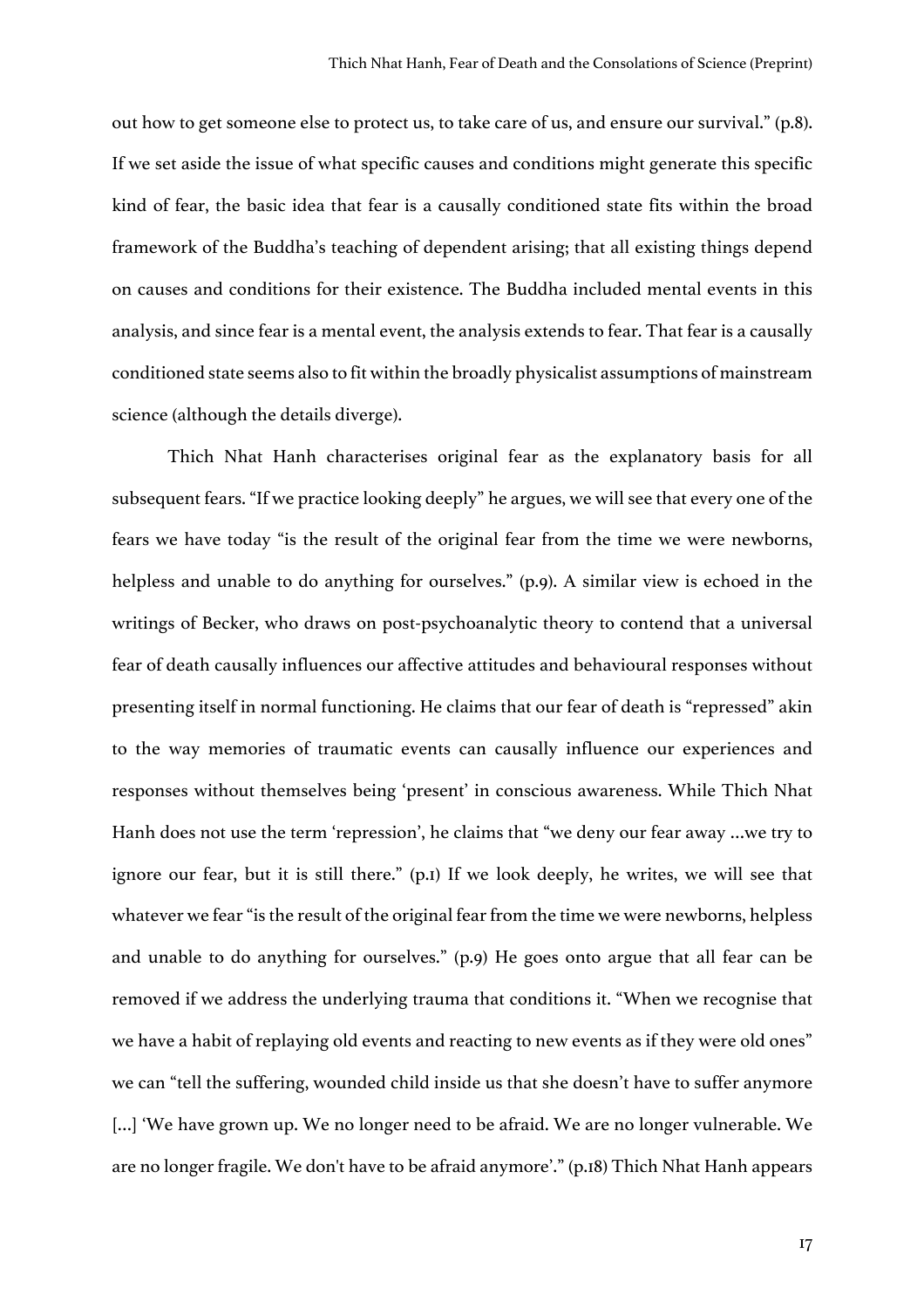to treat those who experience fear (i.e., most human beings) as like those who suffer from posttraumatic stress disorder; everything they (we) fear is a mistaken projection from the original fear generated by the trauma they (we) experienced at the time of birth when their (our) existence was first threatened.

We might well question whether it makes sense to think that all fears are causally related to fear of death. It might be tempting to suppose so if we think that fear has an adaptive function for survival, but the entailment is not so neat. We might also question whether it is reasonable to suppose that fear of death originates in all of us at the time of birth. Setting those issues aside, the basic idea that fear and other mental states can have a causal influence on what arises in conscious awareness without itself arising or being present in conscious awareness is often seen as a key Buddhist insight about the nature of mind. To take an example, the Buddha identifies craving (*tṛṣṇā*) and attachment (*upādāna*) as central causes of suffering. The causal influence of these states, particularly attachment to ourselves and what we consider as 'mine', is not assumed to be transparent. Deep reflection and analysis (meditation) are said to be required to identify the various ways in which these states causally influence our feelings and behavioural responses. Some Buddhists analysed this lack of transparency in terms of a distinction between consciously occurrent (*paryavasthāna*) and latent (*anuśaya*) mental events or states. While Buddhists debate the details of this distinction (Smith, 2019), it was widely held that both occurrent and latent mental states are causally efficacious; the occurrence of a mental event in conscious awareness can cause other occurrent mental events to arise, and a latent mental event can causally condition the arising of occurrent mental events in conscious awareness. Some version of this distinction between occurrent and latent mental states is also common in mainstream philosophy of mind, particularly in discussions of belief (Schwitzgebel 2021).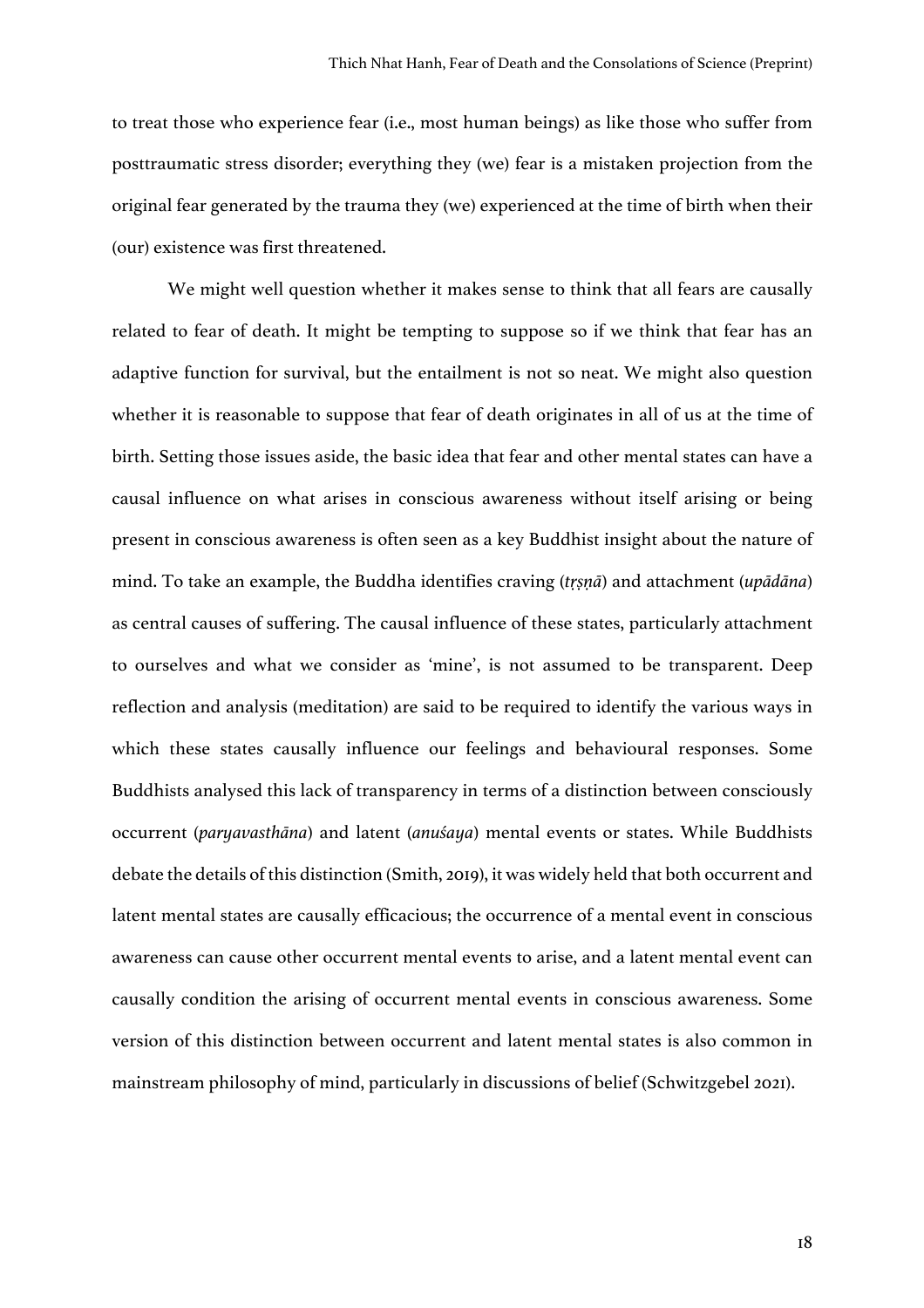# Original fear: problems with the details

I have given reasons to think that several aspects of Thich Nhat Hanh's conception of fear, when stated generally, align with views in mainstream science, philosophy, and Buddhist philosophies of mind. I will now argue that Thich Nhat Hanh's view is shown to be problematic when the details are brought into focus.

#### *The co-arising of original fear and the desire to survive*

As mentioned, Thich Nhat Hanh claims that original fear arises in response to our first experience of threat to our existence (at least in part) and is (perhaps) conditioned by a desire to survive. I will now address the parenthetical qualifications, starting with the relation of fear and desire. Thich Nhat Hanh claims that fear of becoming nothing when we die and the desire to survive co-arise at the time of birth, but he doesn't analyse their relation. "We were born", he writes, "and with that birth our fear was born along with the desire to survive. This is original desire" (p.7) It seems, however, that we wouldn't fear death unless we desired not to die, which implies a relation of dependence. If this is right, then the desire would need to pre-exist the arising of fear not arise at the same time.

In Thich Nhat Hanh's defence, there is ambiguity in what it might mean for a state to arise, originate or be 'born'. As discussed, some Buddhist and mainstream philosophers distinguish occurrent and latent or dispositional mental states. It would be consistent with some versions of this distinction to maintain that fear occurs for the first time in the conscious experience of an infant, triggered by their first experiences of threat, while conditioned by a latently pre-existing dispositional desire to survive. We might also analyse the original fear, itself, dispositionally. Thich Nhat Hanh might argue, for instance, that we have an 'innate' (viz. dispositional) fear of not surviving death but that this fear is 'born' (viz. occurrent in conscious awareness for the first time) at the time of birth (or shortly thereafter). This defence goes beyond what Thich Nhat Hanh actually says, but it might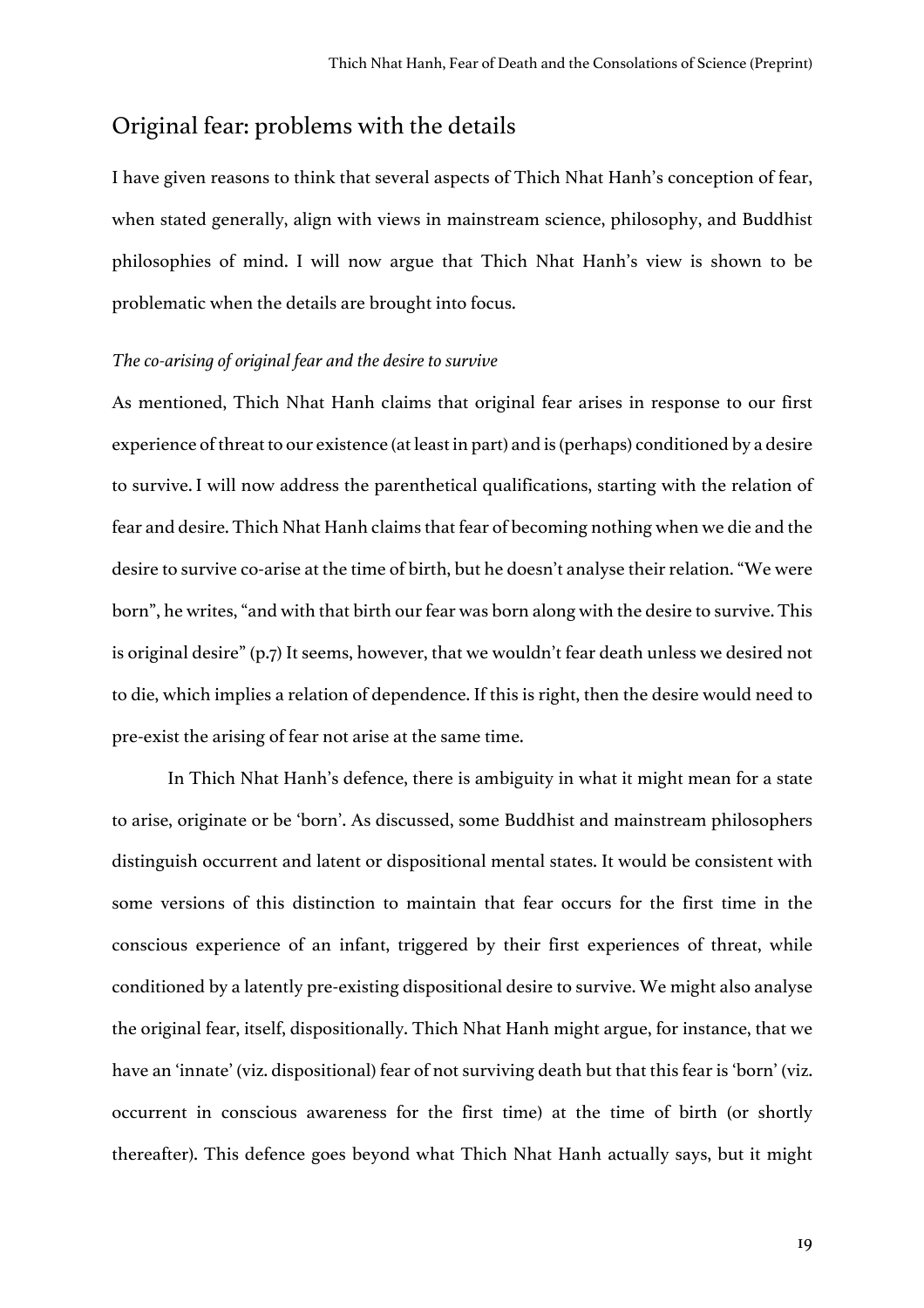connect to his claims that our original fear is partly an adaptive inheritance from our ancestors. "Our original fear isn't just from our own birth and childhood" he writes,"the fear we feel comes from both or own and our ancestor's original fear" (p.21) He further remarks: "Our ancestors suffered from hunger and other dangers and there were moments when they were extremely anxious. That kind of fear has been transmitted to us; every one of us has that fear inside." (p.21). Thich Nhat Hanh elaborates this idea of inherited original fear by comparing individuals to a plum tree that can produce branches, leaves, flowers, and plums only because of the "adaptations of so many generations of ancestors." (p.24) This example concerns inherited capacity; adaptation explains how the plum tree *can* or *is able to* produce branches, leaves, flowers and plums. The analogous point should then be that a capacity for fearing not surviving death is also an inherited adaptation.

#### *Vehicles of inheritance*

Complications arise, however, when we think through how Thich Nhat Hanh conceives of inheritance. What is the vehicle by which original fear is transmitted from one generation to the next? Thich Nhat Hanh offers two conflicting suggestions.

First, he suggests that the vehicle by which original fear is inherited is mental. He writes: "The fear of aging, the fear of illness, the fear of death, the fear of letting go, and the fear of the consequences of our karma are all there in our store consciousness. We don't want to face our fear, so we try to cover it up, keep it down there in the cellar… We don't want it showing itself in our mind consciousness." (p.39) The distinction between a storeconsciousness (*alaya-vijñāna*) and mind consciousness (or 'active consciousness', *pravṛttivijñāna*) comes from Yogācāra Buddhism and was innovated to explain the persistence of latent mental states and karmic debt. Buddhists assume that individuals accumulate karmic debt across lifetimes as the result of their actions, and this accumulated debt determines the nature and fact of their present existence and causes some events to occur in this life. How does it do this? This question was heavily debated. Some Abhidharma Buddhists developed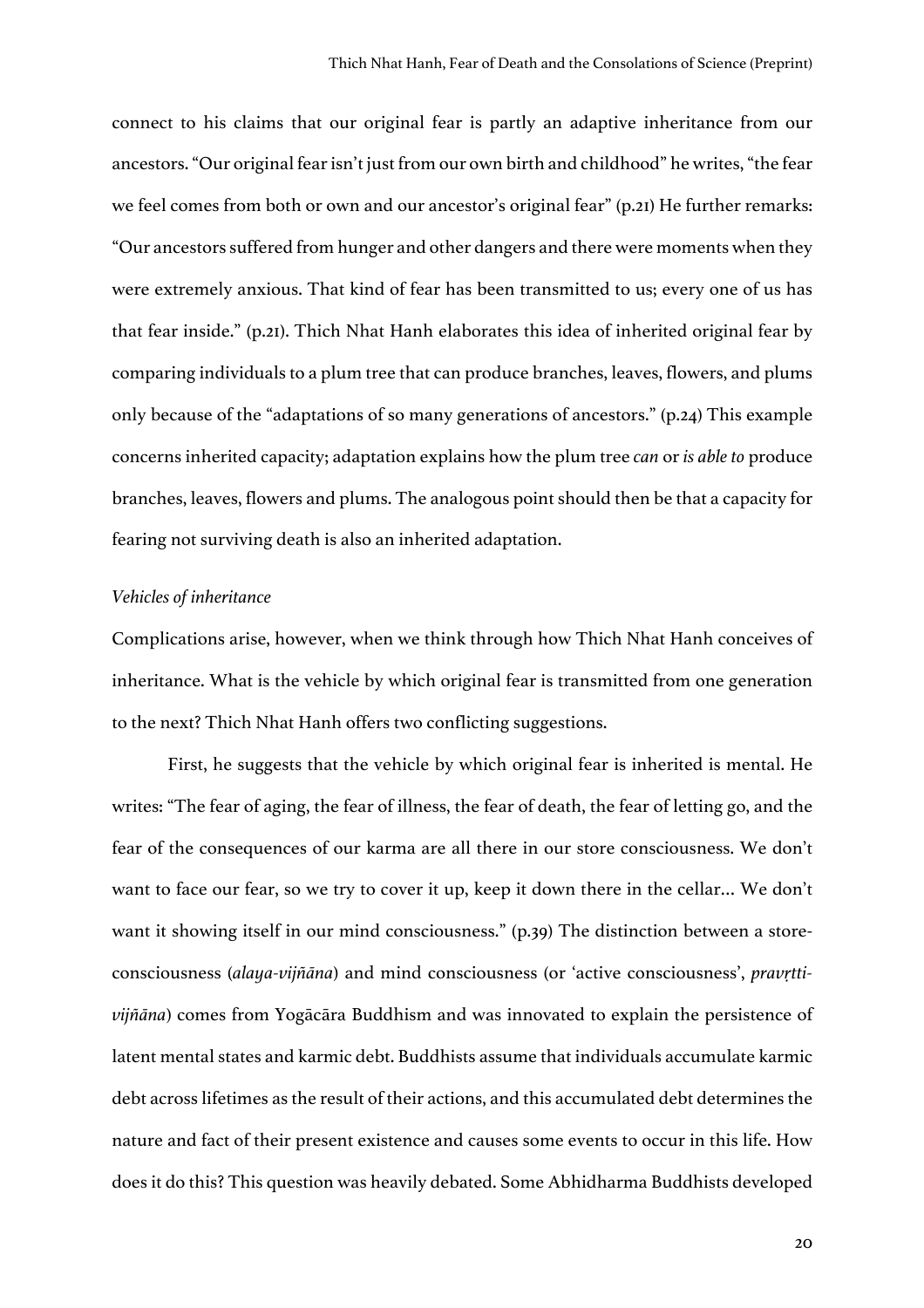the idea that karmic debt takes the form of a 'seed' or latent tendency (*saṇkhāra*) that 'fruitions' as a physical or mental event (Waldron, 2006). But prominent Abhidharma Buddhists also held that all existing things, including all mental states and events, are impermanent in the sense of being momentary. How can karmic seeds persist on such a conception of temporal existence? Yogācāra Buddhists answered this question by innovating the idea of a store-consciousness as its subliminal repository, and related it to the idea of an active consciousness. On one version of this idea: mental events that occur in active conscious awareness (occurrent mental events) can cause mental events to occur in the store-consciousness (latent or dispositional mental events), which self-replicate until they fruition in suitable conditions to cause a certain kind of occurrent mental event later down the line.

In appealing to these ideas, it would seem that Thich Nhat Hanh is supposing that original fear is an occurrent mental event (caused by trauma at the time of birth and conditioned by a desire to survive) that causes a latent original fear to arise which then selfperpetuates until suitable conditions arise (which include the arising of other mental events, such as beliefs) to cause subsequent occurrent mental events of fear to arise. It would also be consistent for him to claim that the traumas at the time of birth directly cause a latent fear of annihilation to arise which then conditions subsequent fear occurrences. While this might explain how original fear persists, in a dispositional form, and causally influences subsequent occurrences of fear, it is not yet clear how it explains inheritance. How can the mental states that arise in the occurrent or latent conscious awareness *of our ancestors* have a latent causal influence on the fears that arise in *our own* occurrent conscious awareness? Thich Nhat Hanh does not say. A possibility might be for him to lean into the Yogācāra Buddhist framework and argue that the latent mental events in our ancestors continue to exist in us because they are part of the same psycho-physical causal stream; they are part of 'ourselves' in a previous life. Given the Buddhist denial of selves understood as substantively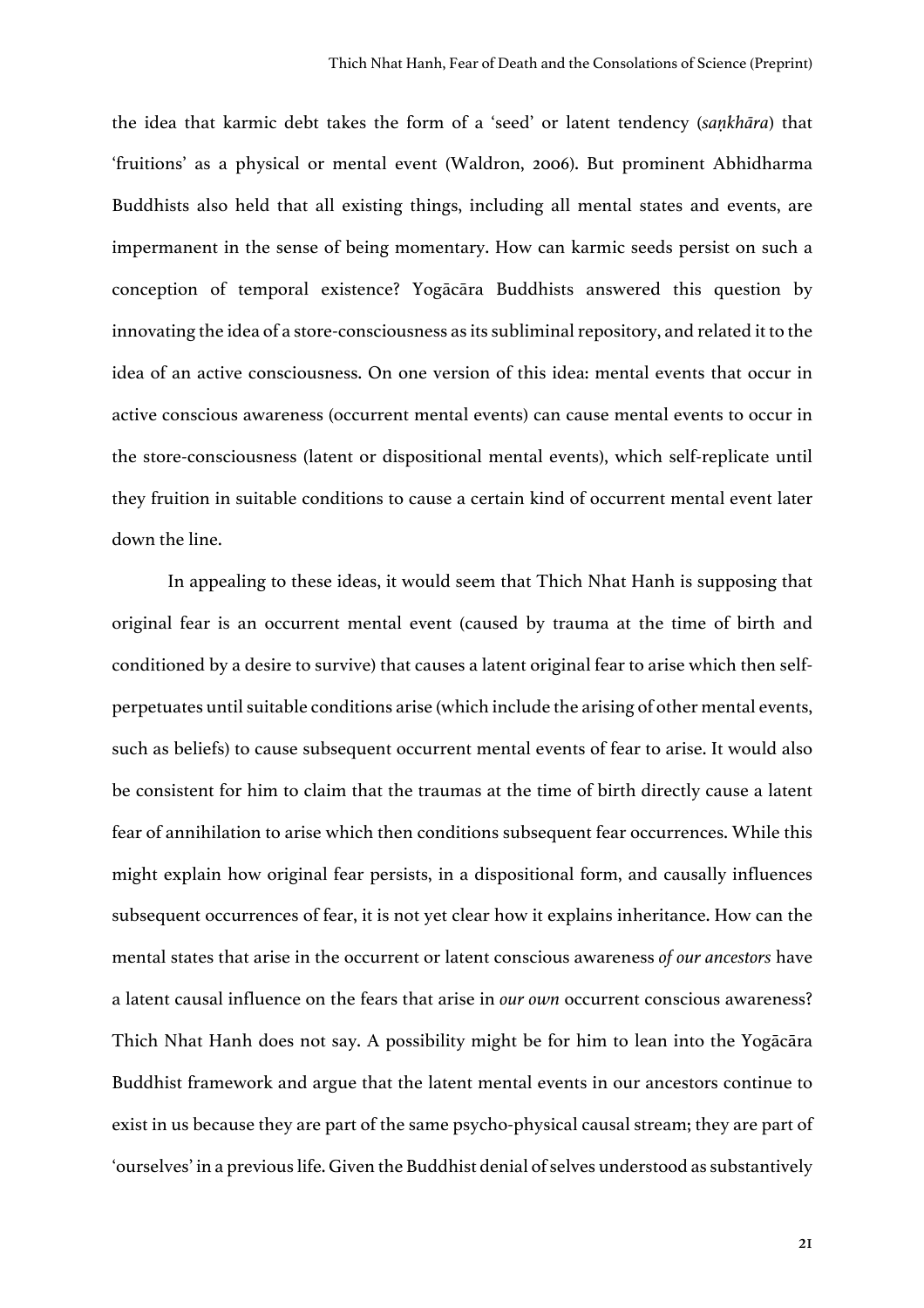persisting individuated substances, it might seem that this metaphysical possibility is uniquely available to them. While it is not clear if this is what Thich Nhat Hanh has in mind, he does tend to describe the operations of karma in terms of inheritance (e.g., "I inherit the [karmic] results of my body, speech, and mind", p.30), which suggests that something like this might be in the background. If so, then it is problematic. Not only does it raise difficult metaphysical questions about how psycho-physical causal streams are individuated, it also treats our biological ancestors and our karmic ancestors as equivalent. This seems implausible since the biological ancestors of interest to evolutionary biology – our mothers, fathers, grandmothers, grandfathers – can co-exist alongside us but our karmic ancestors cannot.

While the nature of inheritance is a live research issues in evolutionary biology, many accept that the vehicles by which information is inherited are physical; either genes or neural structures in the brain (as proposed to explain cultural inheritance) and perhaps also artifacts in the environment, produced by our ancestors, that scaffold these genes and neural structures (Sterelny, 2010). Thich Nhat Hanh remarks that our ancestors are present "in the genetic heritage that is in every cell of your body." (p.25) This suggests that he thinks that the vehicle of inheritance for our original fear are our genes. Thich Nhat Hanh also claims that our "spiritual ancestors" (by which I take it he means our educators and social forebears) have a causal influence on our fears "because what you are by nature and what you are by nurture cannot be separated" (p.25). This suggests he also thinks that original fear is culturally inherited. He does not explain how the cultural and genetic transmission of original fear intersect. This is perhaps a mere explanatory gap rather than a problem, for afterall, even evolutionary biologists have difficulty explaining the relation between these two modes of informational transmission. But Thich Nhat Hanh also does not explain how these remarks are consistent with his references to the Yogācāra store-consciousness. This omission is more problematic. For evolutionary biologists, the vehicles of inheritance are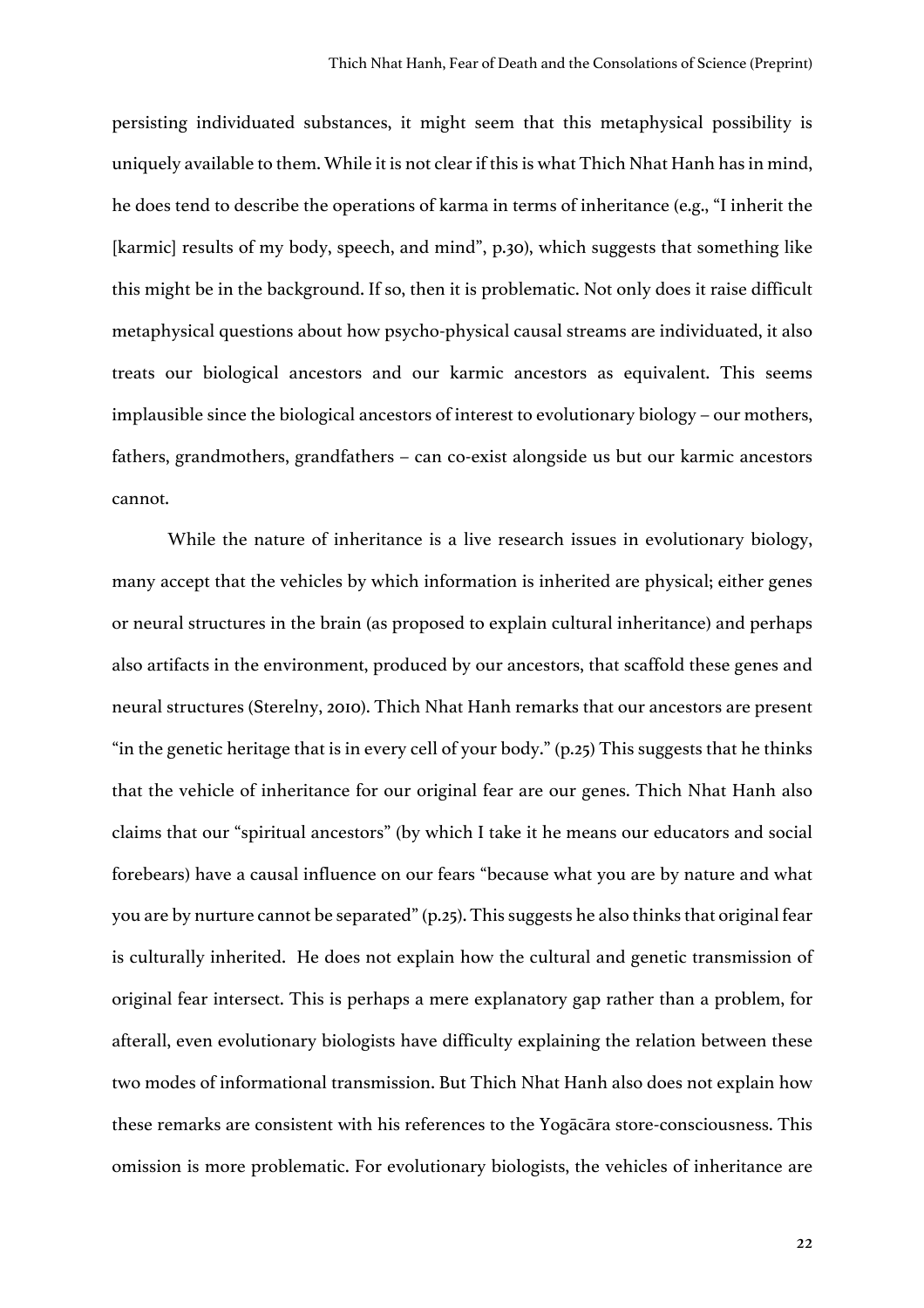physical (e.g., genes, neural structures in the brain, and/or artifacts in the environment). For Yogācāra Buddhists, the vehicle of inheritance appears to be non-reductively mental (e.g., the continuance of a latent mental state in the store-consciousness). Without explaining how these different ideas in his theory relate, one might suspect that Thich Nhat Hanh is here making a fallacious appeal to science to lend Buddhist views credibility that are, in fact, inconsistent.

### *The adaptivity of fear*

Mainstream emotion theory treats fear as broadly adaptive for survival. Thich Nhat Hanh appears to do so too insofar as he compares the inheritance of our original fear to a plum tree which can germinate, grow, and bear fruit "because it has received the experience and adaptations of so many generations of ancestors. You are the same." (p.24). Despite this analogy, Thich Nhat Hanh's treatment of fear assumes that it is fundamentally maladaptive. According to his account, all fears are mistaken projections of the original fear which arose in response to the traumas of birth. If we can heal that trauma, Thich Nhat Hanh argues, we can be "liberated from fear" (p.59). While no-one denies that fear can take maladaptive forms, with PTSD one prominent example, emotion theorists do not treat this is as a blanket description of fear. Sometimes we (rightly, rationally) fear things that do, in fact, threaten our existence and are motivated to act in ways that successfully avert those threats. The task is seen to be one of sorting out the appropriate from the inappropriate forms of fear, rather than removing fear entirely.

Historical and other contemporary Buddhists distinguish good and useful forms of fear from those that are bad or afflictive. In recent work, the Dalai Lama (2017) distinguishes "wisdom-fear" from "afflictive fear" relative to their usefulness; he claims that the former involves a realistic assessment of danger and causes us to exercise caution but the latter involves distortion and an unfocused sense of panic that "is of no benefit at all" (p.48). The Buddha and historical Buddhist philosophers also marked a distinction between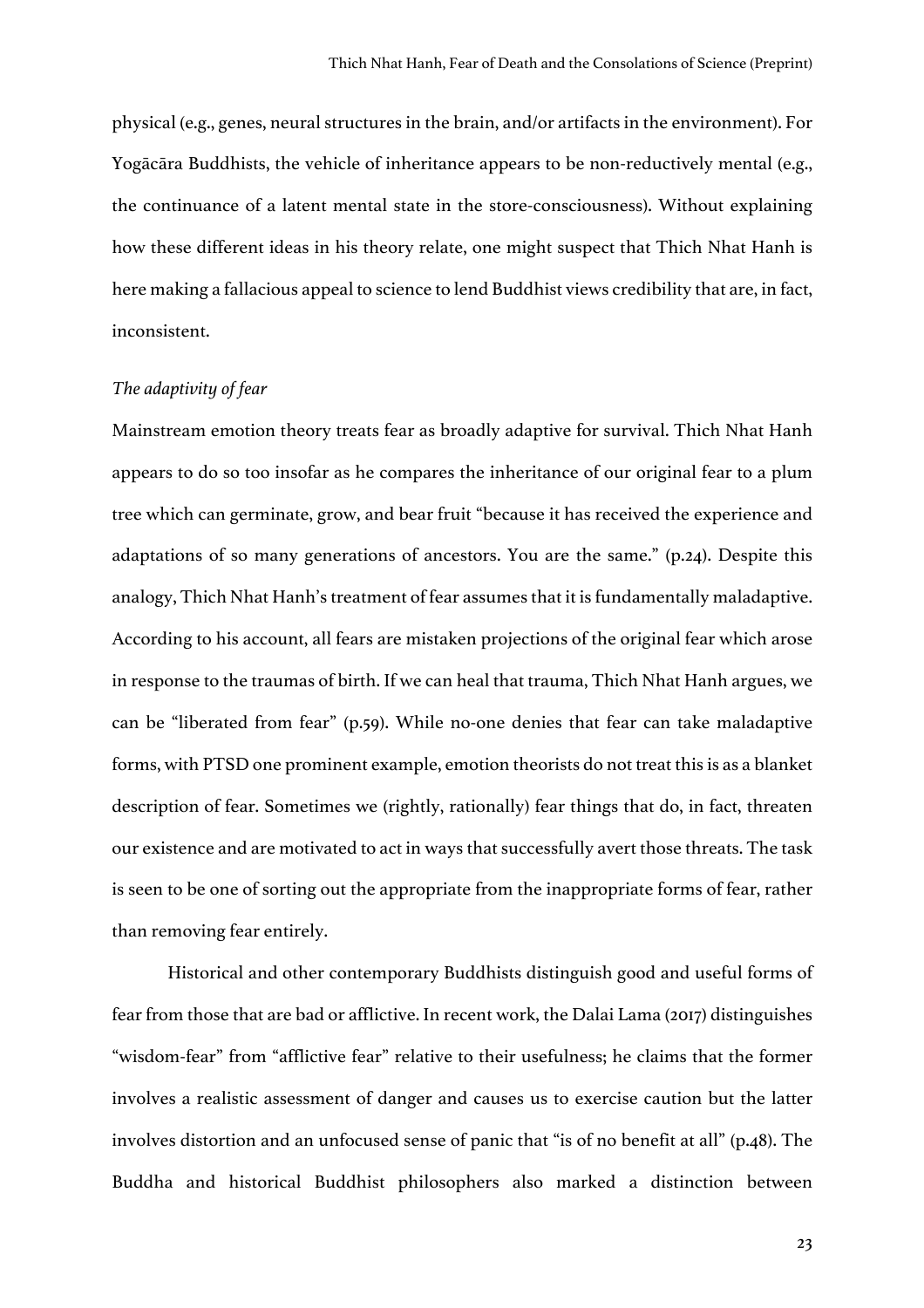appropriate and inappropriate forms of fear (Brekke, 1999; Finnigan, 2021; Giustarini, 2006). The basis of this normative distinction for historical Buddhists, however, is not the same as assumed by mainstream functional analyses; that fear is 'appropriate' is not the same as it being 'adaptive'. This is because Buddhists tend to treat fear as appropriate when its object is causally related to karmic suffering and useful when it spurs individuals to make a strong effort in their contemplative practice to achieve the cessation of suffering (Finnigan 2021). The functional objective of fear for the historical Buddhists (if this language makes sense in this context) is to avert karmic suffering (or perhaps suffering more generally) rather than to facilitate survival.

#### *Fear of becoming nothing when we die as our 'greatest' fear?*

Thich Nhat Hanh's conception of fear is deeply embedded in Buddhist philosophy. While he clearly appeals to Yogācāra Buddhist ideas to articulate the details, there is some tension between his broad level claims and received Buddhist views. Thich Nhat Hanh claims, for instance, that fear of becoming nothing when we die is our most fundamental fear and the explanatory base of all subsequent fears. There is evidence that the Buddha did, indeed, recognise that we can and do fear this possibility. The idea that we become nothing when we die, annihilationism (*ucchedavāda*), was historically misattributed to the Buddha as a (mis)reading of his teaching that there is no self. "[U]ninstructed worldlings become frightened over an unfrightening matter" the Buddha remarks. Buddhagoṣa elaborates that they become afraid, thinking "Now I will be annihilated and won't exist anymore" and "see [themselves] falling into an abyss." (Spk. cited in Bodhi 2005: 1064). There is no evidence, however, that the Buddha viewed this as our 'greatest' fear, let alone the explanatory base of all fears. If anything, the Buddha is reported to have claimed that "*suffering* is man's (sic) greatest fear" (SN1.55, my italics). While there are several things he could mean by this, it might be read as the claim that a fear of *suffering* is a fundamental causal condition of all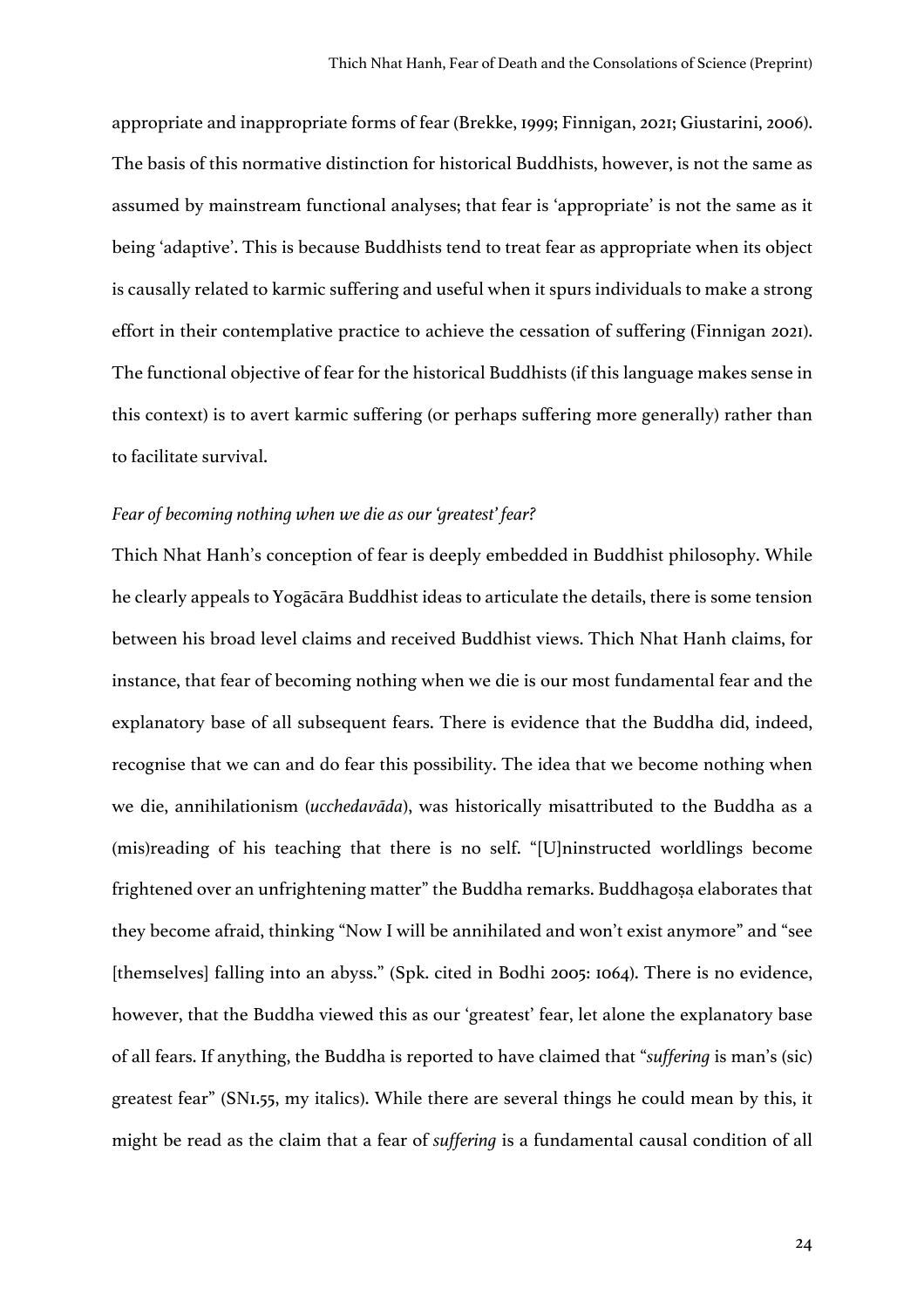(most or some of) our fears. If this is right, then there is a mismatch between Thich Nhat Hanh's conception of fear and that historically attributed to the Buddha.

### Conclusion

Thich Nhat Hanh claims that we all have an original fear of becoming nothing when we die that arises in response to the traumas of birth, is the explanatory basis for all subsequent fears, and is adaptively inherited from our ancestors. He also proposes that physics and the Buddha's teachings offer cognitive strategies that can remove this fear, and thereby all fear. This paper critiqued Thich Nhat Hanh's appeal to science to elucidate these views. It argued that the consolations he draws from physics, when related to those drawn from the Buddha's teachings, are unconvincing. Moreover, while it gave reasons to think that several elements of his conception of original fear gain support from mainstream science as well as Buddhist philosophies of mind, it also showed that problems emerge when we scrutinise the details.

Why should we care about this? Mainstream science is taking an increasing interest in Buddhist philosophies of mind, with a specific focus on the therapeutic targets of Buddhist contemplative practices and the anticipated outcomes of engaging in these practices. While the most influential mindfulness-based therapies target stress, depression and pain, there is increasing interest in their impacts on fear and anxiety. Thich Nhat Hanh is one of the world's most prominent Buddhist practitioners and intellectuals, and the only one to have defended a Buddhist perspective on fear in relation to mainstream science. His work is the most obvious candidate for interdisciplinary dialogue on this topic. It is therefore important to subject his writings on fear to scrutiny, especially those claims declaring it to be scientifically grounded.

The conclusion is not all negative. To arrive at this point involved introducing several important Abhidharma and Yogācāra Buddhist ideas about the nature of mind and suggesting ways they might align with mainstream science and philosophy. They include

25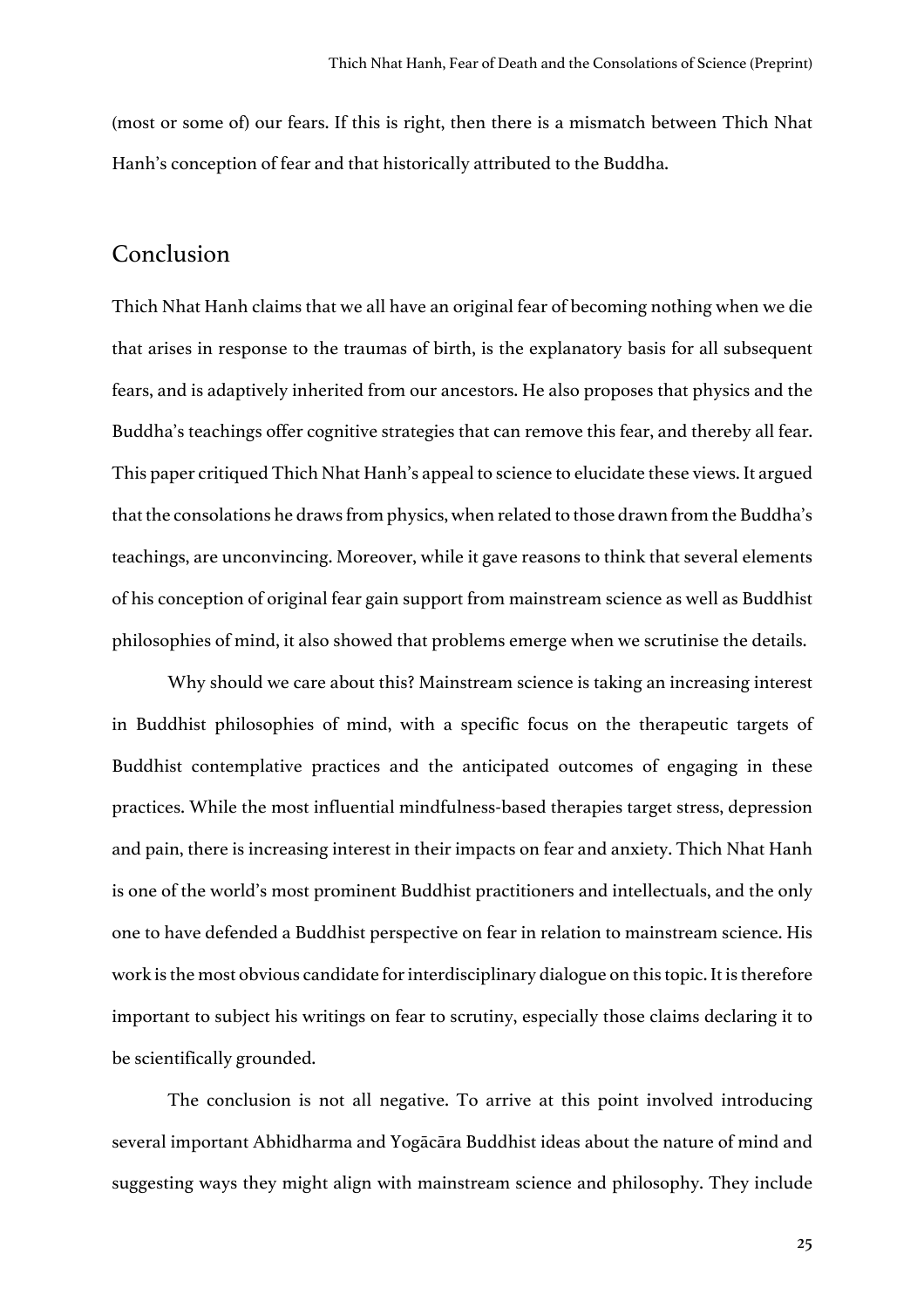the idea that mental states are intentional, the idea of multiple layers or modes or kinds of consciousness, and a distinction between latent and occurrent mental events. While the discussion of the latter two ideas in this paper was bound up with commitment to karmic rebirth, they have the potential for broader application without this commitment. These are positives and suggest avenues for potential interdisciplinary engagement. But, asthis article also demonstrates, the idea of karmic rebirth is often subtly assumed in Buddhist philosophies of mind, both historical and contemporary, and its removal might require some careful conceptual untangling.

### **ABBREVIATIONS**

- AKBh *Abhidharmakośabhāṣya* of Vasubandhu in Pruden (trans.) (1990)
- ABS *Abhidharmasamuccaya* of Asaṅga in Wahula & Boin-Webb (trans.) (2001)
- AN *Aṅguttara Nikāya* of The Buddha in Bodhi (trans.) (2012)
- DN *Dīgha Nikāya* of The Buddha in Walshe (trans.) (1995)
- MN *Majjima Nikāya* of The Buddha in Ñāṇamoli & Bodhi (trans.) (1995)
- P. Pāli
- Skt. Sanskrit
- SN *Saṃyutta Nikāya* of The Buddha in Bodhi (trans.) (2005)
- Spk *Sāratthappakāsin* of Buddhagoṣa cited in Bodhi (trans.) (2005)

### **REFERENCES**

- Bandelow, B., Michaelis, S. (2015) Epidemiology of anxiety disorders in the 21st century, *Dialogues Clin Neurosci*. 2015 Sep; 17(3): 327–335
- Becker, E. (2011) *The Denial of Death*, Souvenir Press
- Brekke, T. (1999). The role of fear in Indian religious thought with special reference to Buddhism. *Journal of Indian Philosophy*, 27, 439–467.
- Bodhi, B. (trans.) (2005). *The Connected Discourses of the Buddha: A Translation of the Saṃyutta Nikaya*, Wisdom Publications
- Bodhi, Bhikkhu (trans.) (2012), *The Numerical of the Buddha: A Translation of the Aṅguttara Nikaya*, Wisdom Publications
- Cayoun, B.A., Francis, S.E., Shires, A.G., (2018). *The Clinical Handbook of Mindfulness-Integrated Cognitive Behavior Therapy : A Step-By-Step Guide for Therapists*, John Wiley & Sons, Incorporated
- Chödrön, P. (2001). *The Places that Scare You: A Guide to Fearlessness*, Thorsons
- Churchland, P. M. (1994). *Matter and Consciousness*, Cambridge, MA: MIT Press.
- Dalai Lama XIV & Chodron, T. (2017) *Approaching the Buddhist Path*, Volume 1, The Library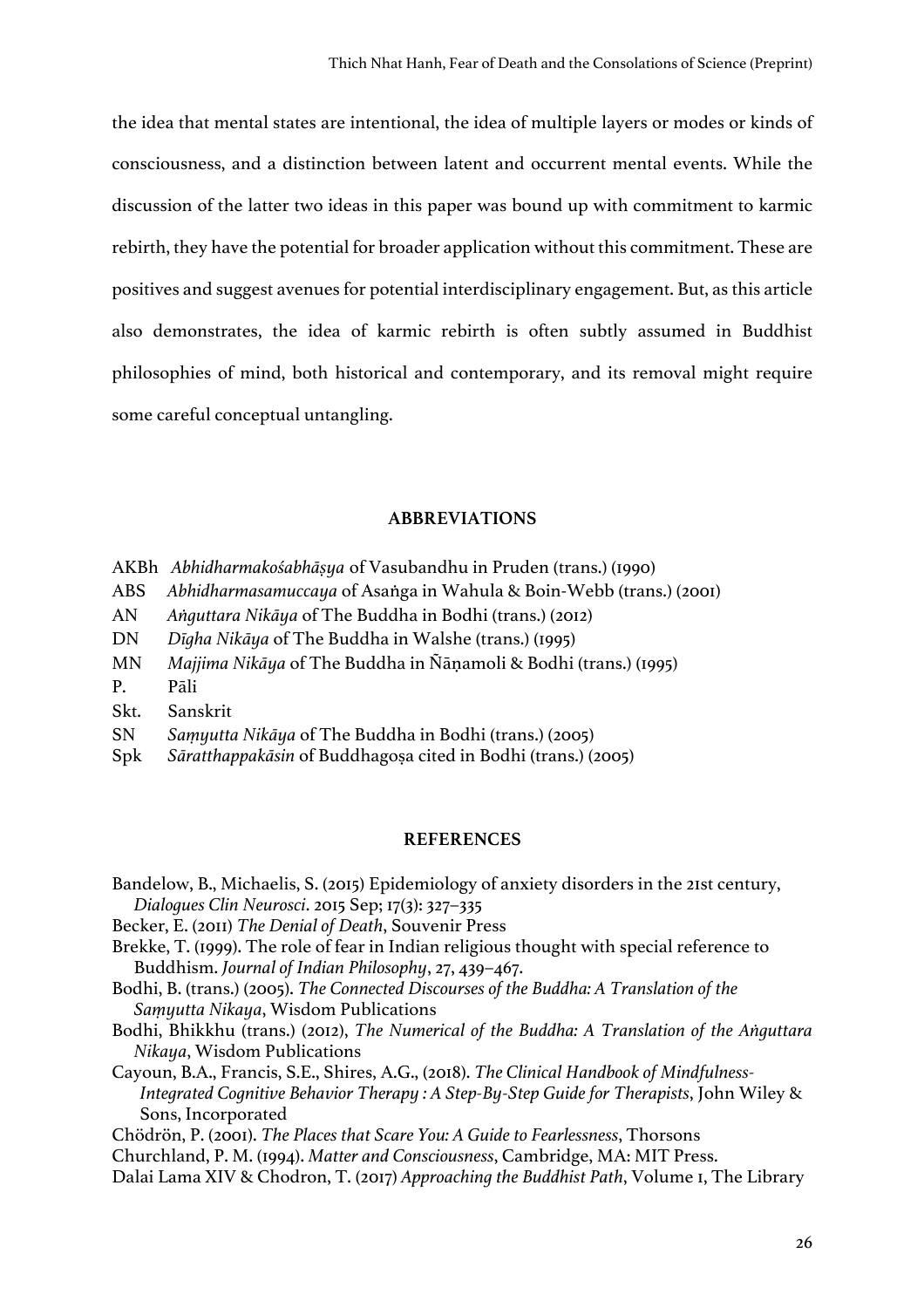of Wisdom and Compassion, Wisdom

- Dennett, D. C. (1991), *Consciousness Explained*, Boston, MA: Little, Brown and Company.
- Dreyfus, G., & Thompson, E. (2007). Asian Perspectives: Indian Theories of Mind, in *Cambridge Handbook of Consciousness*, Zelazo, Moscovitch & Thompson (eds.), Cambridge University Press
- Finnigan, B. (2017). Buddhist Idealism, in *Idealism: New Essays in Metaphysics,* Tyron Goldschmidt & Kenneth Pearce (eds.) (Oxford) pp.178-199
- Finnigan, B. (2019). Śāntideva and the moral psychology of fear, In *Readings of Santideva's Guide to Bodhisattva Practice,* Jonathon Gold & Douglas Duckworth (eds.) (Columbia) pp.221-234
- Finnigan, B. (2020) On being a good friend to Buddhist philosophy, *APA Newsletter on Asian and Asian American Philosophers and Philosophies*, 20 (2): 15-18
- Finnigan, B. (2021) The Paradox of Fear in Classical Indian Buddhism, *Journal of Indian Philosophy* 49: 913-929
- Finnigan, B. (2022). Karma, Moral Responsibility and Buddhist Ethics, in *Oxford Handbook of Moral Psychology,* Manuel Vargis & John Doris (eds.) (Oxford)
- Flanagan, O. (1991). *The Science of the Mind*, Cambridge, MA: MIT Press.
- Flanagan, O. (2011). *The Bodhisattva's Brain: Buddhism Naturalised,* Cambridge, MA: MIT Press.
- Fodor, J. (1994). The Mind-Body Problem, In *The Mind-Body Problem,* R. Warner and T. Szubka, eds, Oxford: Blackwell, pp. 24–40.
- Ganeri, J. (2012) *The Self: Naturalism, Consciousness and the First-Person Stance*, OUP
- Gibb, S. (2010). Closure Principles and the Laws of Conservation of Energy and Momentum, *dialectica,* 64(3): 363-384
- Gibb, S. (2015). The Causal Closure Principle, *The Philosophical Quarterly*, 65(261): 626-647
- Giustarini, G. (2012). The Role of Fear (Bhaya) in the Nikāyas and in the Abhidhamma, *Journal of Indian Philosophy*, 40:511-531
- Goff, P. (2019) *Galileo's Error: Foundations for a New Science of Consciousness*, Vintage
- Hayes, R.P. (1998). *Land of No Buddha: Reflections of a Sceptical Buddhist*. Birmingham, UK: Windhorse Publications.
- Huebner, B. (2021) The Emptiness of Anger, Journal of Buddhist Philosophy 3: 50-67
- Jackson, R. (2022) *Rebirth : A Guide to Mind, Karma, and Cosmos in the Buddhist World*, Shambala
- Jinpa, T. (2015). *A Fearless Heart: How the Courage to Be Compassionate Can Transform Our Lives*, Hudson Street Press
- Kabat-Zinn, J. (2014), *Full catastrophe living: Using the wisdom of your body and mind to face stress, pain and illness* (Revised ed.) New York: Random House
- Ling Lim, H. (2019) Environmental Revolution in Contemporary Buddhism: The Interbeing of Individual and Collective Consciousness in Ecology, *Religions*, 10(120): 5-14
- Lopez, D.S. (2010). The Future of the Buddhist Past: A Response to Readers, *Zygon* 45(4): 883-896
- McCrae, E. (2015) Buddhist Therapies of Emotion and the Psychology of Moral Improvement, History of Philosophy Quarterly, 3 (32):
- McCrae, E. (2019) Anger and Oppression: A Tantric Buddhist Perspective, In M.Cherry & O.Flanagan (eds.) The Moral Psychology of Anger, London: Rowman & Littlefield
- Ñāṇamoli, Bhikkhu & Bodhi, Bhikkhu (trans.) (1995), *The Middle Length Discourses of the Buddha:Translation of the Majjima Nikaya*, Wisdom Publications
- Nhat Hanh, T. (1999) *The Heart of the Buddha's Teaching*, New York: Broadway Books
- Nhat Hanh, T. (2003) *No Death, No Fear*, Penguin Putnam Inc.
- Nhat Hanh, T. (2012) Free from Free, *Tricycle*, Winter 2012
- Nhat Hanh, T. (2014) *Fear: Essential Wisdom for Getting Through the Storm,* Rider Books